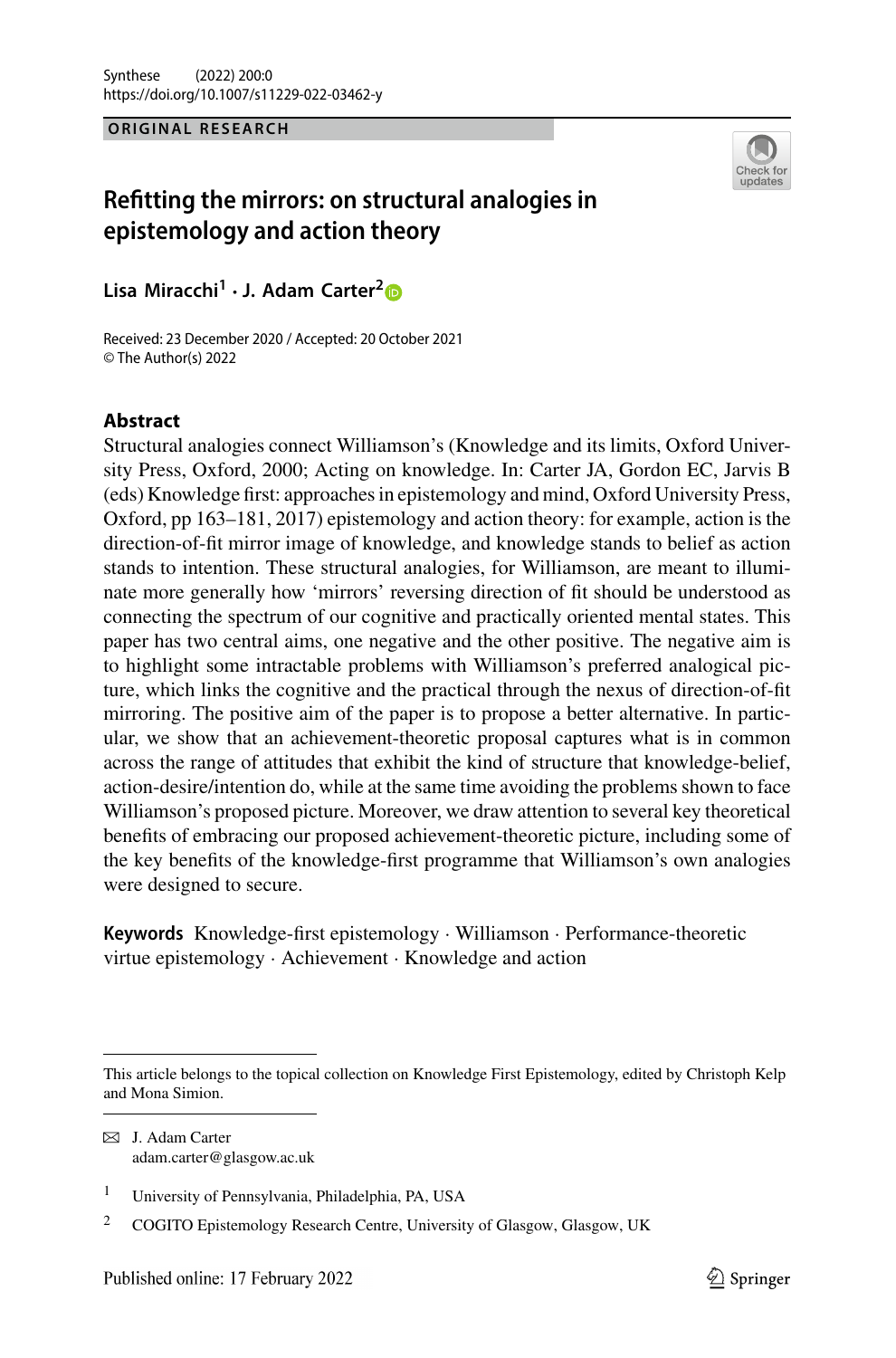## **1 Introduction**

Williamso[n](#page-27-0) [\(2000\)](#page-27-0) begins *Knowledge and its Limits* with a structural analogy between what he takes to be the two key relations between mind and world: knowledge and action.

In action, world is adapted to mind. In knowledge, mind is adapted to world. When world is maladapted to mind, there is a residue of desire. When mind is maladapted to world, there is a residue of belief. Desire aspires to action; belief aspires to knowledge. The point of desire is action; the point of belief is knowledge (Williamso[n](#page-27-0) [2000,](#page-27-0) p. 1).

As Williamson characterizes this analogy in a bit more detail, action is the directionof-fit mirror image (i.e., DFMI) of knowledge in a mirror that reverses direction of fit. On this picture, knowledge and belief go on the mind-to-world side of the proposed analogy (i.e., the left side), and action and desire on the world-to-mind side (i.e., the right side), and knowledge stands to belief as action stands to desire.

More recently (e.g., [2017](#page-27-1)), Williamson's knowledge-action analogy has been tweaked and refined, and these tweaks principally concern the place of desire in the analogy—in particular, how desire should be understood as interfacing with belief, intention and action, respectively.<sup>[1](#page-1-0)</sup> We will argue here that Williamson's insightful analysis concerning the general structural relations between items *within* these columns—what we will call an aptness, or achievement-theoretic structure—can and should be divorced from the more problematic account of his proposed relationship *between* these columns in terms of direction of fit.

Here is the plan. In Sect. [2,](#page-2-0) we briefly outline the key contours of the kind of direction-of-fit theory that undergirds Williamson's analogy. In Sect. [3,](#page-4-0) we discuss Williamson's reasoning for updating and refining the original analogy from*Knowledge and its Limits*, which largely stems from the contrasts between a knowledge-first approach and traditional belief-desire psychology. We then raise and develop two objections to his preferred analogical picture. In Sect. [4](#page-8-0) we argue that the primary focus on knowledge and action as the two principal attitudes that instantiate this symmetry closes-off many other cognitively important attitudes, such as objectual understanding, from satisfactorily entering into the analogy (no matter how we tweak it); and, by Williamson's own lights, an expansion of the analogy should offer a place for such attitudes. Moreover, these attitudes seem to exhibit parallel "column" structure to knowledge and action—we explain how many attitudes exhibit the kind of achievement-theoretic structure that parallels the knowledge-belief, action-intention structure, and suggest that a central driver of the structural analogy is not an "axis" of symmetry, but rather structure related to achievement.

In Sect. [5,](#page-19-0) we provide a more general argument against the view that knowledge and action can be illuminated as having reverse directions of fit. We argue that *many* attitudes and purposeful activities can be understood in relation to achievement, and

<span id="page-1-0"></span><sup>&</sup>lt;sup>1</sup> A further update to his analogies concerns their placement in his wider view of what is involved in a cognitive-practical system's functioning well—viz., when one acts on what one knows, and thus where the input to practical reasoning is knowledge (not mere true belief) and the output is action (not mere successful intention) (p. 174).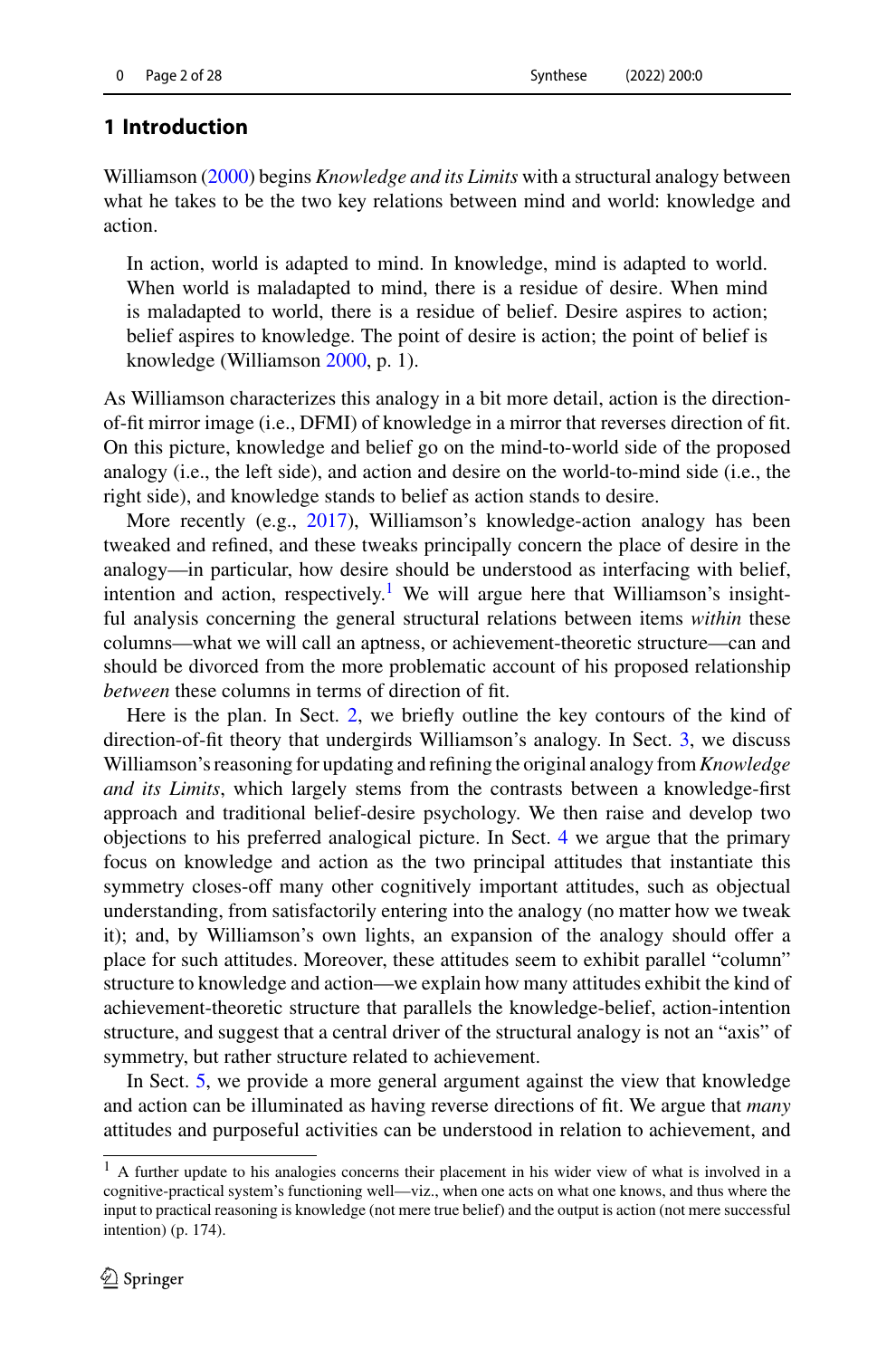that they all have both mind-to-world and world-to-mind normative constraints, a point Williamson and others have problematically overlooked (but, perhaps surprisingly, Anscombe did not). Moreover, it is an issue not just of theoretical but also of ethical importance that we do not conceive of action as essentially a matter of bending the world to one's mind. The normativity constitutively governing action is more complex than that, as we will explain.

In Sect. [6,](#page-24-0) we conclude, showing that our achievement-theoretic proposal captures what is in common across the range of attitudes that exhibit the kind of structure that knowledge-belief, action-desire/intention do, without committing to problematic normative views. We summarize several key theoretical benefits, including some of the insights of the knowledge-first programme that Williamson's own analogies were designed to secure.

#### <span id="page-2-0"></span>**2 Mind to world, world to mind**

In Anscombe [\(1957,](#page-26-0) p. 56) famous vignette, a man is going around town with a shopping list in his hand, while a detective follows him about, hoping to find out what he buys. In this situation, Anscombe maintains that the shopper tries to fit his purchases to his own shopping list. But the detective is in a sense doing just the opposite: she is trying to fit her list to the man's purchases. If the list and purchases do not agree, the error is to be located in different places for the shopper and detective: for the shopper the error would be in the purchases, for the detective in the list. Anscombe is often read as endorsing the idea that 'success' in the former case involves the world-fitting the mind—viz., when the shopper's desire is satisfied; in the latter, the mind fitting the world—viz., when what the detective believes about the shopper's purchases is actually what's so (we shall further discuss this interpretation in Sect. [5\)](#page-19-0).

Anscombe's case has been taken to suggest a more general point: that there are two kinds of attitudes: those that aim at representing things as they are, and those that aim at getting things done. These two aims are realized, as the shopping list vignette indicates, in opposite directions, and correspond more generally to the cognitive and the practical aspects of intelligent life, respectively.

Searl[e](#page-27-2) [\(1983\)](#page-27-2), Humberston[e](#page-26-1) [\(1992](#page-26-1)), Smit[h](#page-27-3) [\(1994](#page-27-3)) and Vellema[n](#page-27-4) [\(2000\)](#page-27-4) among others, have been impressed with this core idea, and have attempted to develop it further in different ways. $2$  Common to their proposals is a core commitment to the following ideas which direction-of-fit (DOF) theorists accept: *exclusivity*, *realization* and *normativity*.

*Exclusivity*: There are two directions of fit that characterize intentional mental states: mind-to-world and world-to mind.

*Realization*: Realization (i.e., success), for a cognitive (or theoretical) intentional mental state, involves fitting mind-to-world; realization for a practical mental state (e.g., desire, intention, etc.) involves fitting world-to-mind.

<span id="page-2-1"></span> $\frac{2}{2}$  See, however, Fros[t](#page-26-2) [\(2014](#page-26-2)) for a recent critique of DOF theory, and for an argument to the effect that the conclusions typically drawn from Anscombe's vignette are the wrong ones.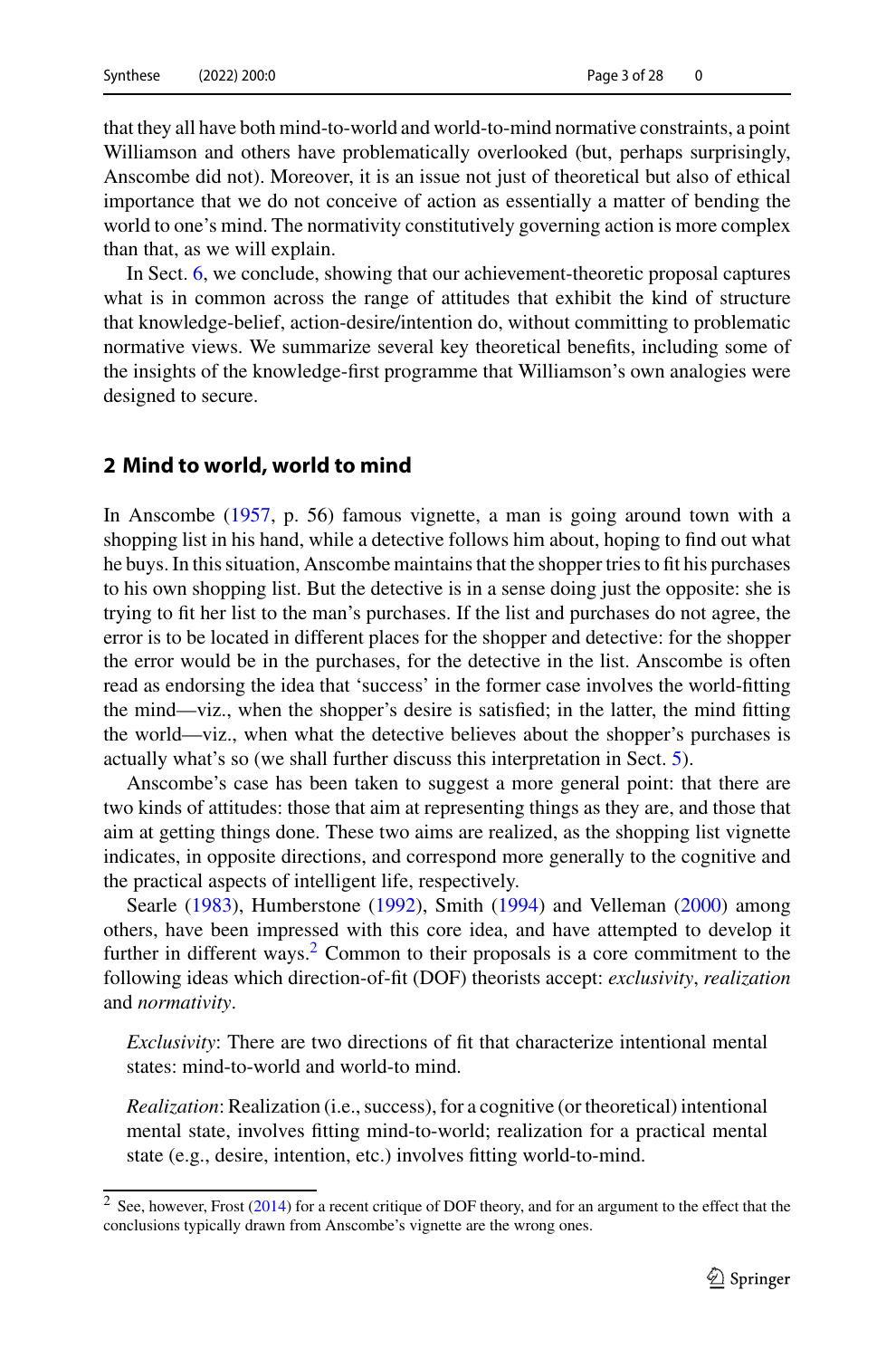*Normativity*: Intentional mental states with a mind-to-world direction of fit are such that, constitutively, they ought to fit the world; intentional mental states with a world-to-mind direction of fit are such that, constitutively, the world ought to fit them.

As Fros[t](#page-26-2) [\(2014\)](#page-26-2) succinctly puts it, these core DOF theses lead DOF theorists to embrace a connected idea concerning symmetry, and which features prominently in Williamson's own analogy. As he puts it, the core components of DOF theory:

[...] present an image of symmetry at work in the thetic and telic DOFs: whatever the thetic relation of mind to world is, the telic relation is somehow the *mirror image* of the same (Fros[t](#page-26-2) [2014](#page-26-2), p. 430).

Call this fourth idea 'mirroring':

*Mirroring*: For a given thetic (mind-to-world) intentional mental state, there is a telic mirror—viz., a symmetrical world-to-mind state; for a given telic (worldto-mind) intentional mental state, there is a thetic mirror (viz., a symmetrical mind-to-world state).

The symmetry that features in mirroring will presumably be a matter of (a given state's) standing in connection with realization. For example, on the cognitive side, some intentional attitudes aim haplessly at realization—viz., a guess; a candidate symmetrical world-to-mind DFMI state will stand in an analogously hapless relationship to realization (e.g. a hail Mary).<sup>[3](#page-3-0)</sup>

The Williamsonian claim that knowledge is the DFMI of action, accordingly, may be understood as a special case of this DOF 'mirroring', one where not only the corresponding paradigm good states (knowledge, action), mirror each other, in the sense of having reverse directions of fit, but they more precisely mirror each other by serving in the same place of corresponding hierarchies of mental kinds with a certain direction-of-fit. Knowledge and action are each maximally realized with respect to their own direction-of-fit, and they each have corresponding attempts—or "aspirations"—(Williamso[n](#page-27-0) [2000\)](#page-27-0) as well, belief and desire, which correspondingly mirror each other in this more specific way. The mirorring analogy, then, based on reverse directions of fit, serves as a more precise way of understanding structural relationships between mental kinds corresponding to their precise place in this structure, as represented in Table [1.](#page-4-1)

More generally, for Williamson, 'mirroring' along with the wider DOF package within which it features is—by his own lights $4$ —key to his view of the relationship between the the cognitive and the practical. It is a fundamentally 'two-sided' picture, as we will explain, and it is through the analogy of a mirror that we may understand,

<span id="page-3-0"></span><sup>&</sup>lt;sup>3</sup> We set aside for the present purposes the question of whether all or most mirrors of common intentional mental states have single-term mirrors in English, though we submit that it would be surprising if they did. That said, the DOF theorist's commitment to mirroring is in the first instance metaphysical, rather than semantic; correspondingly she needn't be read as committed to anything like 'single-term' mirroring.

<span id="page-3-1"></span><sup>&</sup>lt;sup>4</sup> While mirrori[n](#page-27-1)g was crucial to Williamson [\(2000](#page-27-0)) analogies, it is in his Williamson [\(2017\)](#page-27-1) that he makes explicit the centrality of both DOF theory and mirroring to his overall view of intelligent life.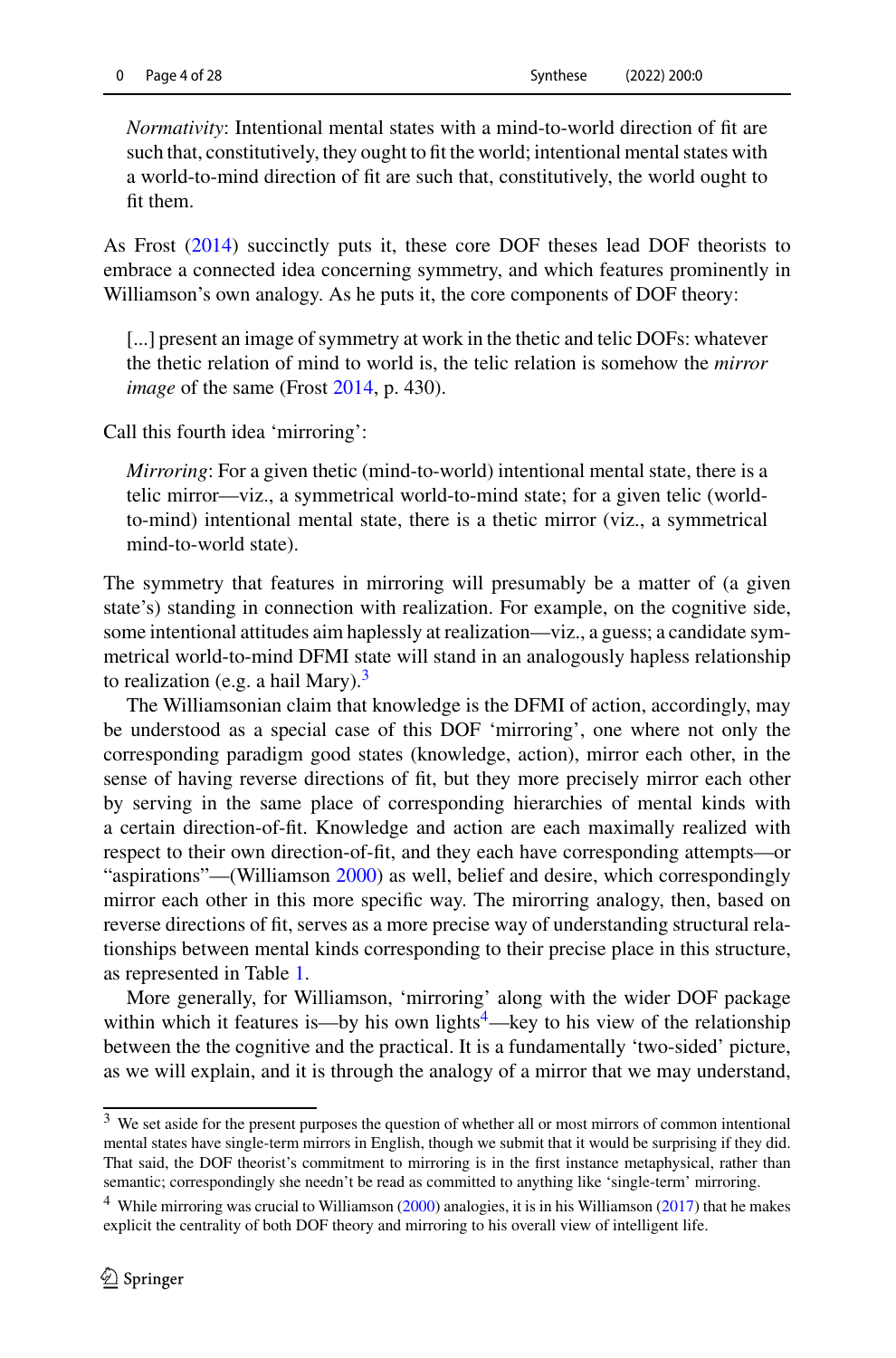<span id="page-4-1"></span>

| <b>Table 1</b> The <i>KAIL</i> analogy<br>(2000) | Fitting mind-to-world |        | Fitting world-to-mind |
|--------------------------------------------------|-----------------------|--------|-----------------------|
|                                                  | Knowledge             | Mirror | Action                |
|                                                  | <b>Belief</b>         | Mirror | Desire                |

not only the relationship between belief and action, but also how the aspirational hierarchies of the cognitive-practical system relate to each other.

## <span id="page-4-0"></span>**3 The updated analogy: desire and intention**

Even if we grant Williamson that knowledge stands to the cognitive as action to the practical (and correspondingly, that knowledge is the direction-of-fit mirror image of action), it wouldn't simply follow that *desire* is what analogously mirrors belief by aiming at action as belief aims at knowledge, as he assumes in Williamso[n](#page-27-0) [\(2000](#page-27-0)). Williamso[n](#page-27-1) [\(2017\)](#page-27-1) accordingly revisits the matter of how desire originally earned its spot (opposite belief) in the *KAIL* analogy and argues, based on the mirror analogy, that *intention* should take the place of desire in the hierarchy. What gets obscured in the adoption of a DFMI framework is its original roots in belief-desire psychology.

#### **3.1 Desire's place in the** *KAIL* **analogy**

Why is it that desire, rather than something else, was initially taken to stand to action as belief to knowledge? In short, the explanation is as follows: it's a hallmark of belief-desire psychology that beliefs and desires are propositional attitudes that have characteristic success conditions with *opposite* directions of fit (e.g., Humberstone [1992\)](#page-26-1)—viz., the thetic and the telic.<sup>[5](#page-4-2)</sup> In the case of belief, the content is supposed to represent the world, and thus "fit" the mind to the world. With desire, the content is supposed to be actualized—and so the world is "fit" to the mind. In this respect, belief and desire are supposed to be mirror images of one another, in a mirror that reverses direction of fit.<sup>6</sup>

Now, if belief-desire psychology were true—that is, if belief and desire were the core explanatory mental attitudes—this would recommend taking desire as the 'preselected' direction-of-fit mirror image (DFMI) of belief in a mirror reversing direction of fit and then solving for the blanks *above* belief and desire by asking what success involves in each case. Williamson's original answer, of course, was 'knowledge' and 'action'—as he puts it "The point of desire is action; the point of belief is knowledge" (Williamso[n](#page-27-0) [2000,](#page-27-0) p. 1).

However, *even if* knowledge and action are the 'right answers' as the realization conditions for a DFMI framework, the kind of knowledge-first approach Williamson takes motivates critical consideration of *how* those answers may be arrived at independently of belief-desire psychology. In broad outline, the strategy Williamso[n](#page-27-0) [\(2000\)](#page-27-0)

<span id="page-4-2"></span><sup>5</sup> These terms are originally due to Humberston[e](#page-26-1) [\(1992](#page-26-1)).

<span id="page-4-3"></span> $<sup>6</sup>$  For discussion, see Williamson [\(2017,](#page-27-1) p. 163).</sup>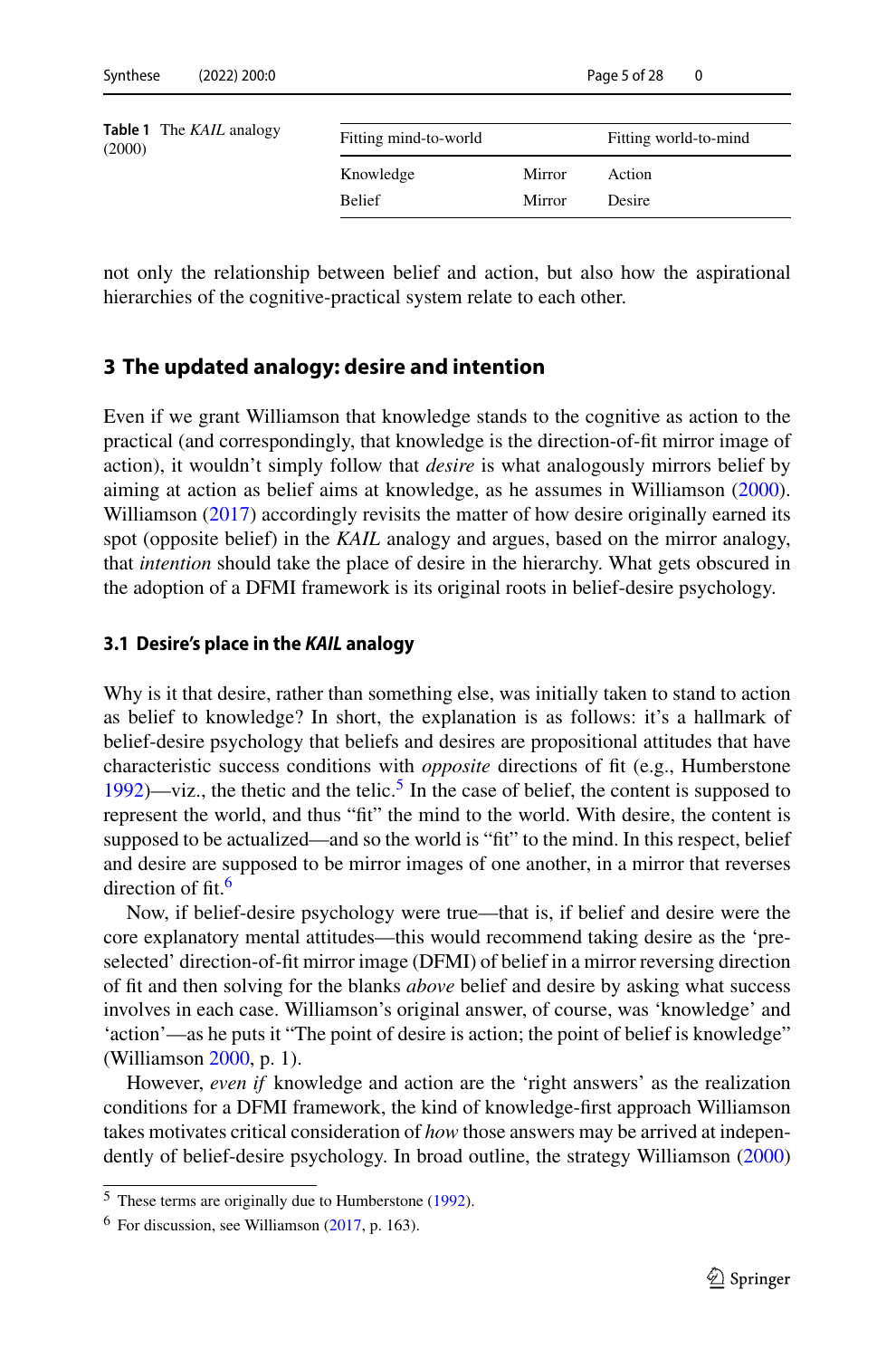originally used in reasoning that knowledge is the DFMI of action simply took for granted that desire is the DFMI of belief. But this deserves scrutiny for two reasons: first, it leaves the idea that *belief is to mind-to-world realization as desire is to worldto-mind realization* as explanatorily central. Second, and relatedly, such a move stands in tension with a picture of intelligent life on which knowledge is supposed to be the cognitively central attitude, more explanatorily central than belief.

If we "start with success" i.e., that knowledge is to mind-to-world realization as action is to world-to-mind realization, and thus, that knowledge is the DFMI of action rather than that belief is the DFMI of desire, we abandon any inadvertent tie to beliefdesire psychology as explanatorily central, and in doing so, *leave open* whether desire is *what it is* that stands to action as belief to knowledge. On Williamson's updated thinking, we find a principled "success first" starting point for establishing structural analogies between cognitive and practical attitudes. Such an approach must go beyond the bare fact that in other contexts the knowledge-firster prioritises knowledge over belief and action over desire.

Williamson's idea is as follows. Knowledge is cognition working well; but what characterises a *cognitive-practical* system working well, one that not only represents the world but aims to manipulate it through good practical reasoning? Whether any given cognitive-practical system is working well will largely be a matter of the quality of its *inputs* and *outputs*, quality that is for Williamson maximal if and only if one acts (the *output* to practical reasoning) and not merely desires or intends, on what one *knows* (the *input* to practical reasoning) and not merely on what one believes (Williamso[n](#page-27-1) [2017,](#page-27-1) §4).

The importance of this move for Williamson's project cannot be over-stated. This is because the explanatory work that appeal to direction of fit and the mirror analogy are supposed to do must shift once we have moved from belief-desire psychology to a knowledge-first approach. On the traditional DOF account, the opposite directions of fit characterize the two main explanatory intentional attitudes according to their mirroring constitutive aims, which construe the mental as inherently non-factive. These attitudes are relations to truth-evaluable contents, contents that can "match" the world or not. The *attitudes*, however, only become normatively evaluable when we ask, for any given "mismatch" (the content is false, or perhaps truth value-less), which side mind or world—the mistake resides in. Both mistakes may bear on the subject of the intentional attitude. The kind of mistake, however, will either be one of failing to match the attitude content to the world, or it will be one of failing to exert influence over the world such that the world matches the content.

This normativity, on the traditional DFMI approach, is fundamental to attitudes qua intentional states: the subject bears an attitude towards a content only insofar as it is subject to these normative constraints. What it is to be a belief is to be an attitude to a content subject to mind-to-world normative constraints; what it is to be a desire is to be an attitude to a content with world-to-mind normative constraints (see Searl[e](#page-27-2) [1983\)](#page-27-2). Once this mirroring structure in terms of two reverse directions of fit is in place, it is tempting to characterize other seemingly related explanatory attitudes by appeal to this structure. Knowledge and action, for example, are understood in terms of these non-factive propositional attitudes and the norms *they* are subject to. Knowledge is understood as belief without mistake, belief that is matched "in the right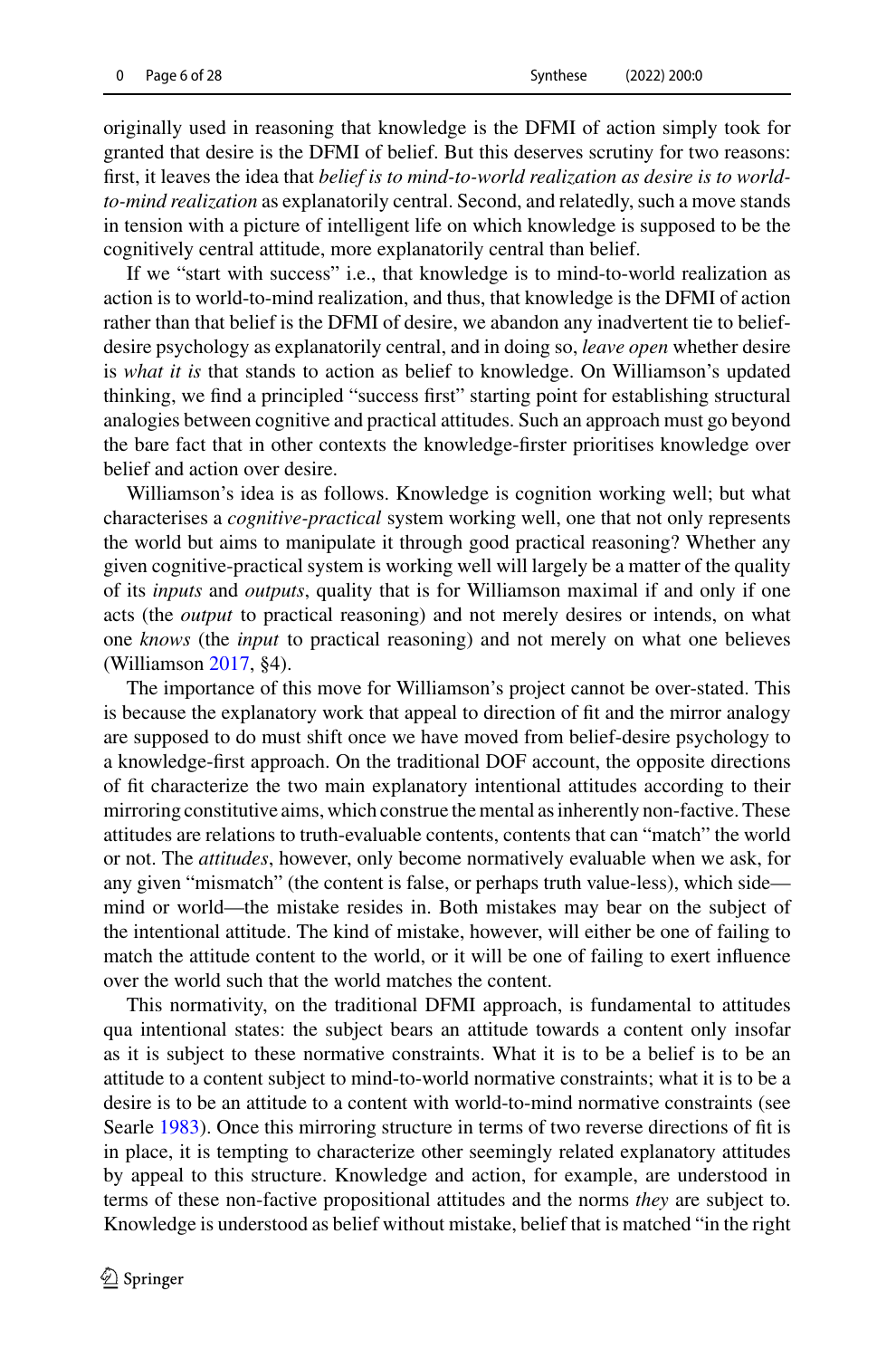<span id="page-6-0"></span>

| Fitting mind-to-world |        | Fitting world-to-mind |
|-----------------------|--------|-----------------------|
| Knowledge             | Mirror | (Intentional) action  |
| <b>Belief</b>         | Mirror |                       |
|                       |        |                       |

way" and action, correspondingly, is understood as desire without mistake, desire that is matched "in the right way". This is strictly incompatible with the knowledge-first view of knowledge as a doxastically and epistemically fundamental relation to the world.

The motivation for a direction-of-fit approach to explaining structural relationships among aspects of our psychology therefore must be completely revised. Williamson chooses practical reasoning as the motivation for preserving the DFMI approach, reinterpreting the mirror, not in terms of (mis)matching mind to world or world to mind, but in terms of what the subject brings to bear on her cognitive-practical deliberations versus the outcome of those deliberations. Both of these may be understood in relational, and so knowledge-first terms. Thus the analogies between various attitudes and actions that seemed to be explained by the traditional direction of fit approach may be preserved on a knowledge-first framework.

With this starting point—viz., that knowledge and action, *the inputs and outputs of practical reasoning working well*, are our pre-selected DFMIs —rather than that belief and desire are the preselected DFMIs—we are now solving for *different blanks* (i.e., solving *downward*); and so we *might* now see belief's DFMI as something *other* than desire. After all, with this new starting point, that belief and desire are DFMIs is not simply *given*, as (among others) Humberstone took them to be (Table [2\)](#page-6-0).

#### **3.2 Knowledge is to belief as action is to intention (2017)**

What stands to action as belief stands to knowledge? On closer inspection, *desire* is not a satisfying answer. For one thing, consider that desire is not more closely connected to action than belief is, even on belief-desire psychology, where the premises of practical reasoning are supplied by beliefs and desires taken *together*.

As Williamson sees it, the obvious place to look is at *conclusion* of practical reasoning, i.e., its *output*, not at the *input* (beliefs/desires) to the premises. But, as he notes, '[...]the conclusion of a piece of practical reasoning should *not be just another desire*; it should be an *intention* to do or be something'[7](#page-6-1) (Williamso[n](#page-27-1) [2017,](#page-27-1) p. 164).

Accordingly, on the updated view, we get: $8$  (Table [3\)](#page-7-0).

<span id="page-6-1"></span><sup>7</sup> Of course, when practical reasoning goes well, the output is not merely intention, but action. Thus, the right way to take the above passage is as expressing not that the outputs of practical reasoning are always mere intentions, but rather, that it's not the case that desire is ever the output of practical reasoning. The output of a piece of practical reasoning is always at least an intention, as opposed to the sort of thing (i.e., desire) that features in practical reasoning *as* an input. Thanks to a referee for suggesting clarification on this point.

<span id="page-6-2"></span><sup>&</sup>lt;sup>8</sup> One wonders, on this updated view, why intention should stand as the mirror to belief. After all, typically knowledge is output as well as input to theoretical reasoning. This suggests that really the contrast between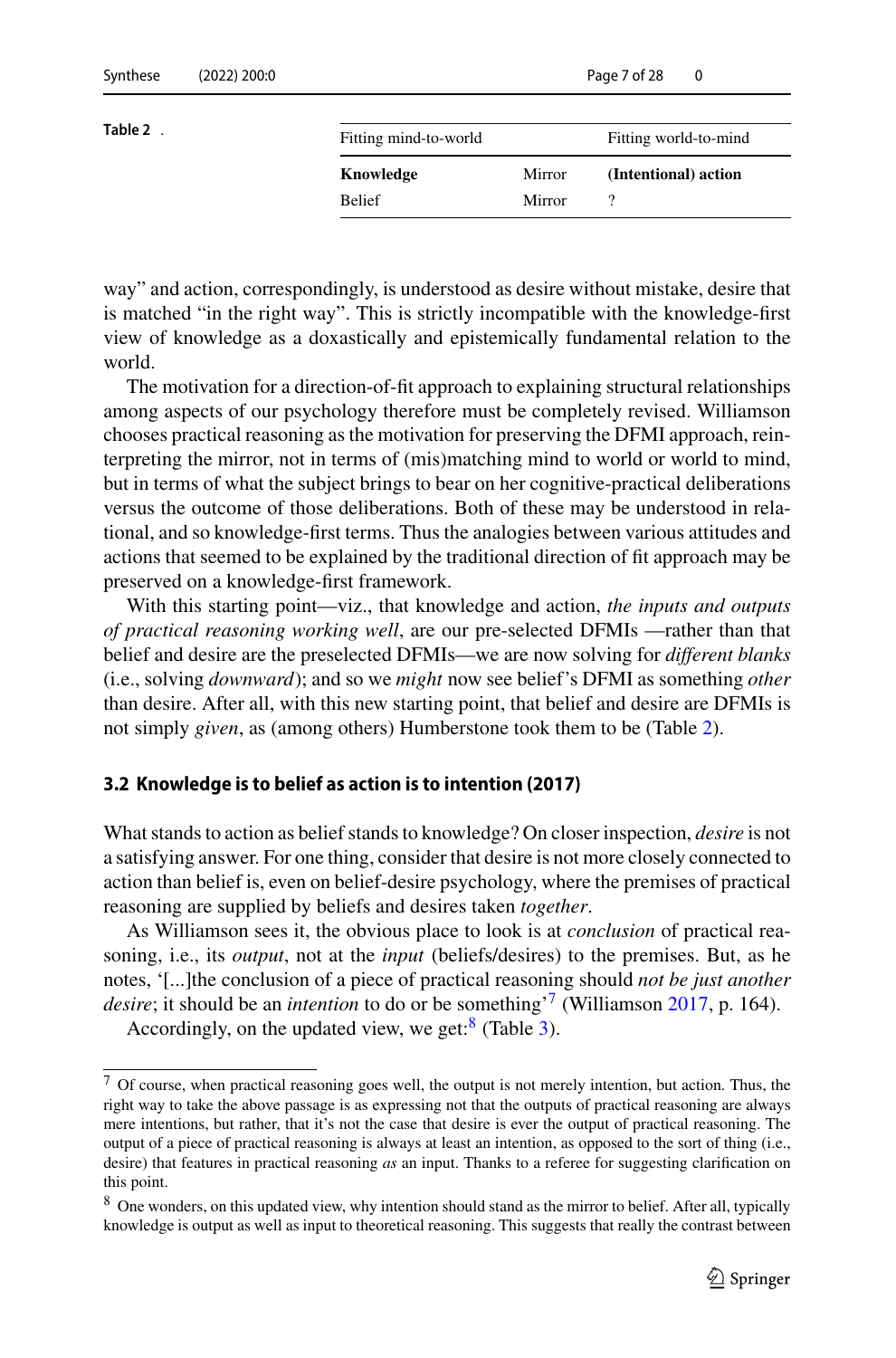<span id="page-7-2"></span><span id="page-7-0"></span>

| <b>Table 3</b> The 2017 analogy | Fitting mind-to-world |        | Fitting world-to-mind |
|---------------------------------|-----------------------|--------|-----------------------|
|                                 | Knowledge             | Mirror | Action                |
|                                 | <b>Belief</b>         | Mirror | desireintention       |
| Table 4.                        | Fitting mind-to-world |        | Fitting world-to-mind |
|                                 | Knowledge             | Mirror | Action                |
|                                 | <b>Belief</b>         | Mirror | Intention             |
|                                 |                       |        |                       |

#### **3.3 Assimilating desire to belief**

Where does desire go, then, now that intention stands to action as belief to knowledge? One natural option would be to try something like the following: since desire is further from action than intention, we should (i) place desire on the right-hand side of the analogy, below intention, and then place opposite desire on the left-hand-side a mindto-world attitude that's further from knowledge than belief as desire is further than action to intention. One such candidate might be: an 'appearance'.<sup>[9](#page-7-1)</sup> The idea would go as follows (Table [4\)](#page-7-2):

ButWilliamson forecloses any such possibility, and he does so regardless of whether we replace appearance with something slightly further or closer to knowledge on the left-hand-side. His concern is this: such a strategy would leave desire's DFMI further than desire itself from action, since (i) it is further than outright belief from action, and (ii) outright belief is at least as far as desire from action. Therefore, desire can't simply be added to the right-hand-side below intention.<sup>10</sup>

Instead, Williamson's idea is to (perhaps, counterintuitively) shift desire from the right- to the left-hand-side of the analogy, via the strategy of assimilating desire to belief.<sup>11</sup> On such an approach, to desire something is to believe that it is good. More carefully, the idea is that to desire that *p* requires fitting world to mind with respect to the proposition that p, but fitting mind-to-world with respect to the proposition *that it is good that p* Williamson [\(2017,](#page-27-1) p. 165).

knowledge and belief is that of achievement and attempt, not anything inherent to do with (theoretical or practical) reasoning. We shall return to this below.

<span id="page-7-1"></span><sup>9</sup> Williamson [\(2017](#page-27-1), p. 164) also canvasses the related possibilities of suspicion or a level of credence short or outright belief.

<span id="page-7-3"></span> $10$  See Williamson [\(2017,](#page-27-1) p. 166) for further discussion. As the reader will see below, our ultimate view does not depend on accepting this line of reasoning, because it is achievement-theoretic structure, rather than practical reasoning, that motivates the analogies represented in table rows.

<span id="page-7-4"></span> $11$  For a notable line of re[s](#page-27-5)istance to this suggestion, see Lewis [\(1988\)](#page-27-5). Lewis's objection to assimilating desire to belief is that such a view cannot be squared with a plausible Bayesian theory of belief conditionalization. For a criticism of Lewis's Bayesian challenge to desire-belief assimilation, see Weintrau[b](#page-27-6) [\(2007](#page-27-6)).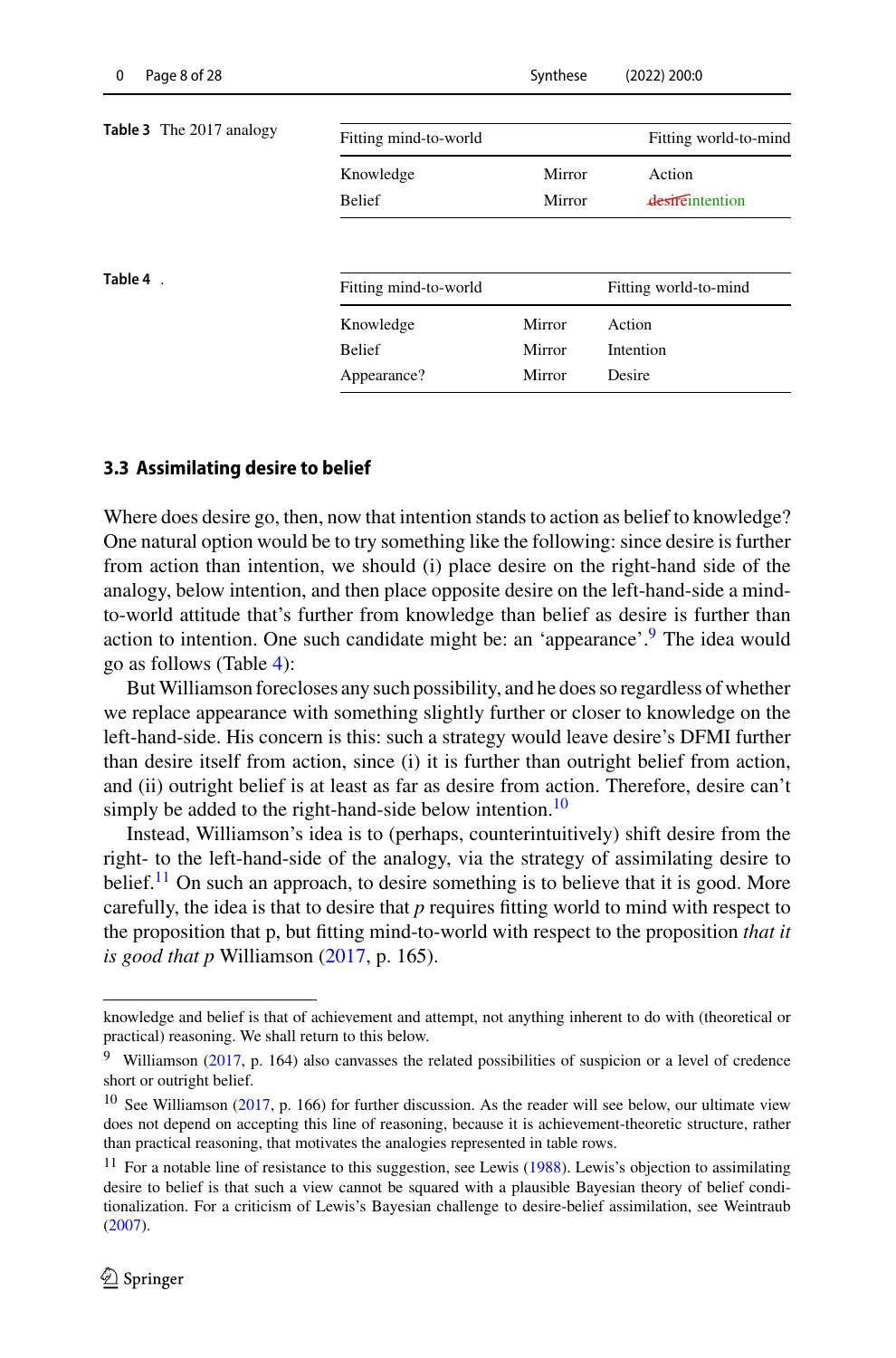| Fitting mind-to-world        |               | Fitting world-to-mind           |
|------------------------------|---------------|---------------------------------|
| Knowledge                    | <b>Mirror</b> | Action                          |
| Belief (and desire)          | Mirror        | Intention                       |
| Truth                        | Mirror        | <b>Success</b>                  |
| Falsity                      | Mirror        | Failure                         |
| Input to practical reasoning | Mirror        | Output from practical reasoning |

<span id="page-8-3"></span>**Table 5** The 2017 analogy (completed)

This move, is, of course, a controversial one. Though for the present purposes, we are happy to grant that it is viable, as our criticisms will lie elsewhere.<sup>[12](#page-8-1)</sup> The expanded 2017 DFMI structure Williamson offers fills in the remaining details as follows: $13$  $(Table 5)$  $(Table 5)$ .

### <span id="page-8-0"></span>**4 The exclusion problem**

In this section, we raise the first of two objections to Williamson's analogies. Both, we will suggest, reveal that what drives the structural analogy between knowledge and action is not a "mirror"-reflecting different directions of fit, but rather that knowledge and action both are achievements, in the sense of being paradigmatic *good cases* of doing what one aims to do. They and related mental kinds and success and failure conditions therefore exhibit structurally analogous achievement-theoretic structure.

Once we have abandoned traditional belief-desire psychology as driving the symmetry regarding knowledge and action, there are many other attitudes one might consider.[14](#page-8-4) How, for example, does *understanding* fit in the above picture? Objectual understanding takes not a proposition, expressible by a that-clause, as an object, but rather an object that just is, or can be treated as, subject matter or body of information (see, e.g., Kvanvi[g](#page-26-3) [2003](#page-26-3)). Such attributions take the form "S understands X" as opposed to "S understands that x" (propositional understanding) or "S understands why-x" (e.g., understanding-why). The following are some representative examples where objectual understanding is attributed:

1. "Akira understands organic chemistry; I don't."

<span id="page-8-1"></span><sup>&</sup>lt;sup>12</sup> Apart from concerns about over-intellectualization, one wonders why it is legitimate to characterize desire in this way and not intention, perhaps, say, as a belief about what to do.

<span id="page-8-2"></span><sup>&</sup>lt;sup>13</sup> The idea that di[r](#page-26-4)ection of fit is to be understood in terms its role in reasoning echoes Avery Archer [\(2015](#page-26-4))'s claim that direction of fit is to be understood in terms of inferential role—states with indicative content can play roles in reasoning that states with practical content cannot—and this is to be distinguished from the *revision conditions* for the attitude (p. 177). This enables him to apply direction-of-fit analysis to a wider range of attitudes, including assuming and fantasizing, which have a mind-to-world direction of fit because of their indicative contents but have different revision conditiosn than belief. We are obviously sympathetic to this explansion of applicability of analysis, as we shall now turn to.

<span id="page-8-4"></span><sup>&</sup>lt;sup>14</sup> While we focus here on objectual understanding, one could make analogous points with other attitudes. See, e.g., Sect. [4.1](#page-11-0) for some such examples.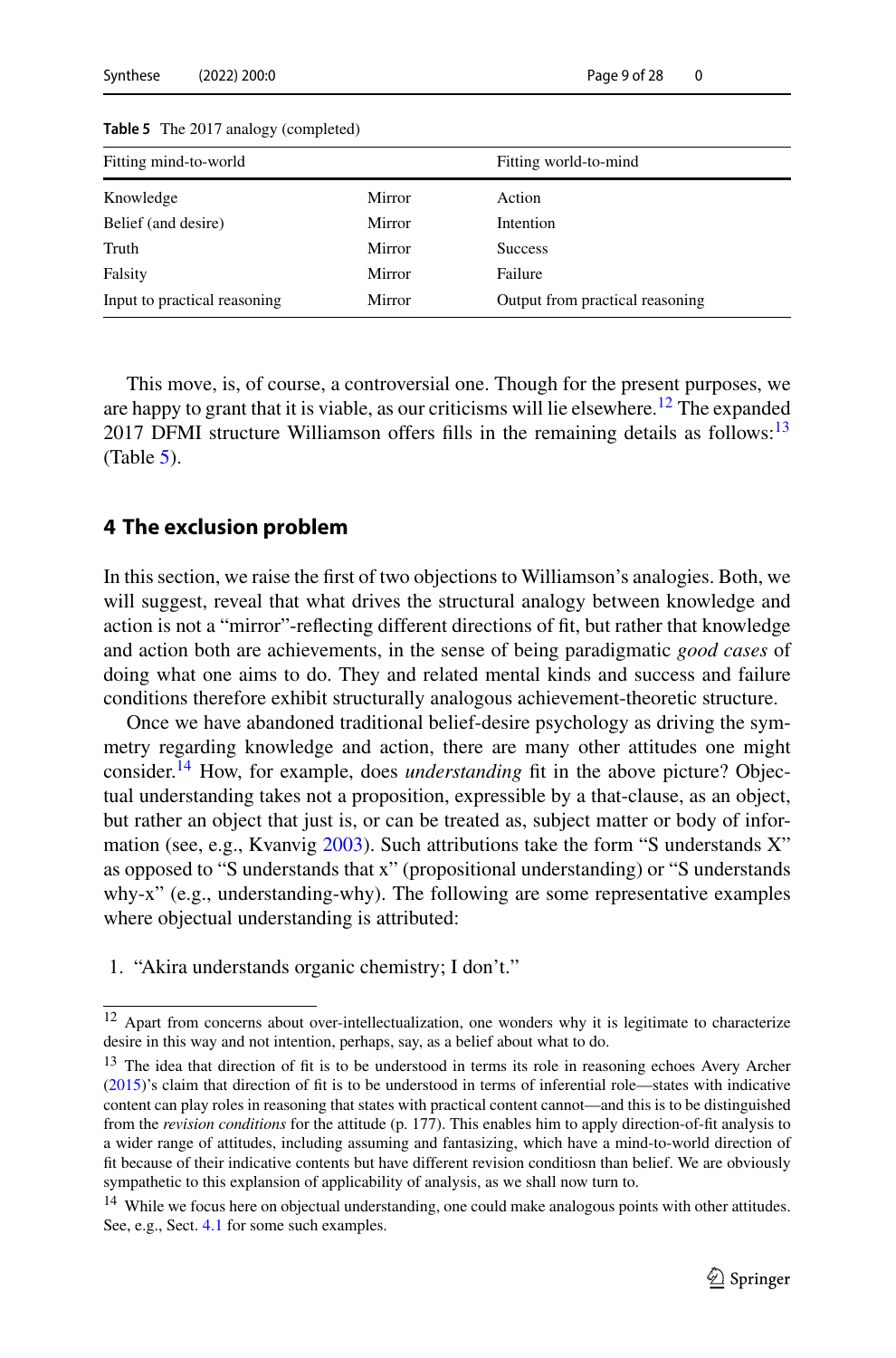<span id="page-9-2"></span>

| Page 10 of 28<br>0              |        | $(2022)$ 200:0<br>Synthese |  |
|---------------------------------|--------|----------------------------|--|
| Table 6.                        |        |                            |  |
| Fitting mind-to-world           |        | Fitting world-to-mind      |  |
| Knowledge/ <b>understanding</b> | Mirror | Action                     |  |
| <b>Belief</b>                   | Mirror | Intention                  |  |

- 2. "We were watching Australian rules football for nearly an hour, and we still didn't understand it."
- 3. "Jon understands the Comanche's dominance of the southern U.S. plains during the 19th century." [cf., Kvanvig [\(2003](#page-26-3), pp. 197–98)].

According to an increasingly popular view in epistemic axiology, this kind of understanding is particularly valuable to possess (perhaps more so than knowledge), and moreover, it is a candidate epistemic goal of inquiry.<sup>15</sup> Given the direction of fit with some outlying exceptions, $16$  most epistemologists think objectual understanding (hereafter, understanding) in some sense answers to the facts - we should expect understanding to fall on the left side of the analogy.

Two knowledge-first approaches to understanding defended by Christoph Kelp (Kel[p](#page-26-5) [2015,](#page-26-5) [2016;](#page-26-6) Sliw[a](#page-27-7) [2015](#page-27-7) place it de facto on the left side of the analogy by assimilating understanding to knowledge. This offers an elegant way to envisage how understanding should enter the analogy (Table [6\)](#page-9-2).

Kelp and Sliwa agree that understanding a subject matter involves possessing (perhaps, a significant amount of) propositional knowledge about the subject matter. If understanding is assimilated to knowledge, understanding's DFMI is knowledge's DFMI, which is action; and since knowledge stands to belief as action stands to intention, so understanding stands to belief as action to intention.<sup>17</sup>

But these analogies run in to several hitches. Understanding's relationships to both belief (on the mind-to-world side) and action (on the world-to-mind side) are, in important respects, disanalogous with those of knowledge.

Firstly, consider the problem that arises once understanding's DFMI is taken to be action. Practical reasoning is, on Williamson's wider picture of intelligent life, functioning well just when one acts on what one knows.<sup>18</sup> But it's not obvious that acting on objectual understanding is necessary for practical reasoning's functioning well. For example, practical reasoning is surely functioning well when one attempts

<span id="page-9-0"></span><sup>&</sup>lt;sup>15</sup> While we are sympathetic to such views in epistemic axiolo[g](#page-26-3)y (e.g., Kvanvig [2003](#page-26-3); Pritchar[d](#page-27-8) [2008](#page-27-8), [2010b\)](#page-27-9), we will not here presuppose or argue for any such claims. It suffices for our starting point to register that aim at this kind of understanding, we are attempting to fit mind to world in a way that succeeds just when what we get is understanding.

<span id="page-9-1"></span><sup>&</sup>lt;sup>16</sup> For a[n](#page-26-7) influential recent challenge to factivist construals of objectual understanding, see Elgin [\(2017\)](#page-26-7).

<span id="page-9-3"></span> $17$  Of course, even if understanding is assimilated to knowledge, understanding (which asymmetrically entails knowledge) is a *type* or species of knowledge (just like, on the 2017 analogy, desire is a type or species of belief); accordingly, if understanding's DFMI is knowledge's DFMI, understanding (qua a type of knowledge) would stand to a (type) of belief, as action stands to intention.

<span id="page-9-4"></span><sup>&</sup>lt;sup>18</sup> For an even more recent discussion of this picture, specifially in the context of epistemic dilemmas, see Williamson [\(2021](#page-27-10), §3).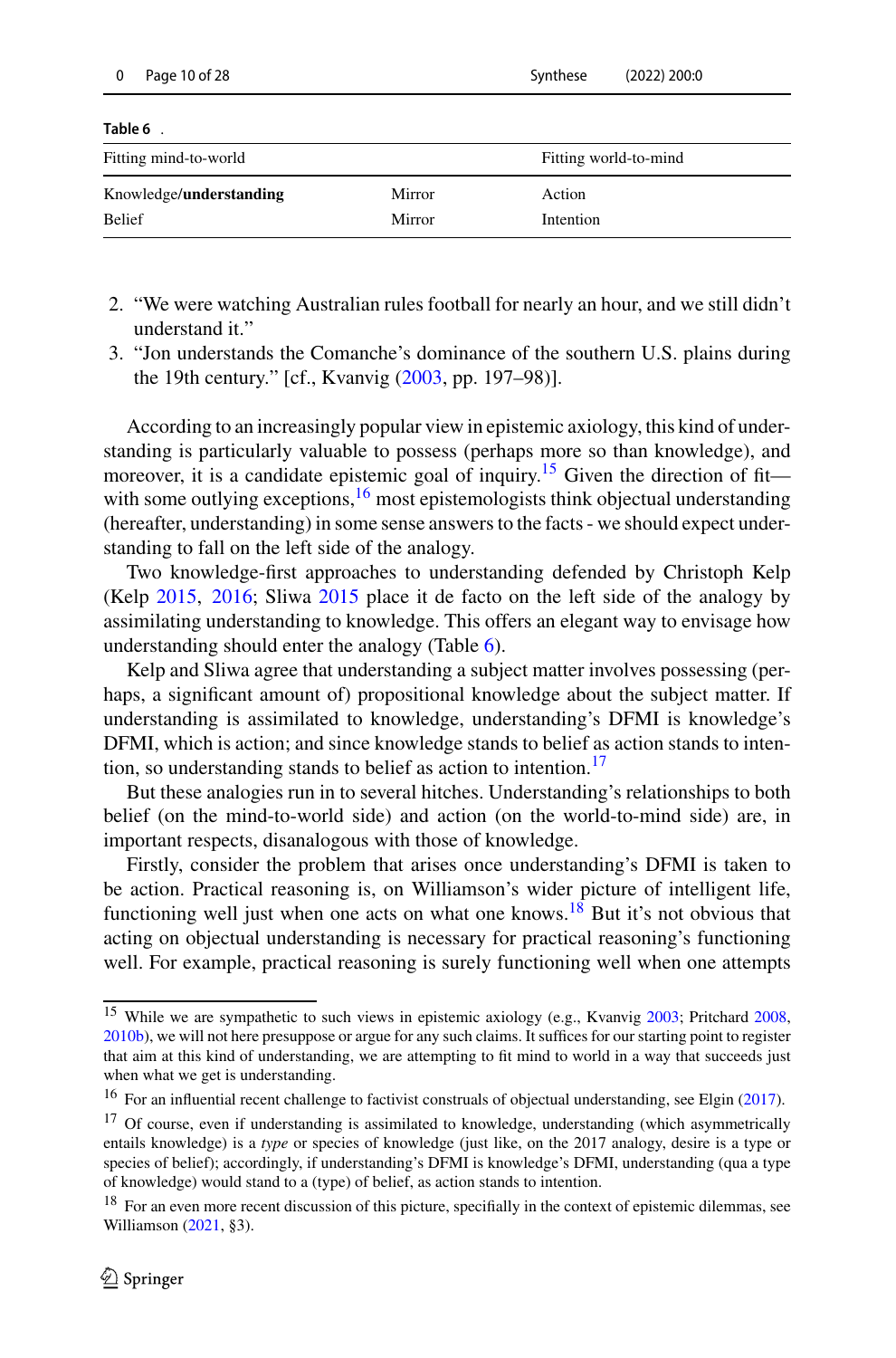<span id="page-10-0"></span>

| <b>Belief</b>            | Mirror | Intention             |
|--------------------------|--------|-----------------------|
| Knowledge/understanding  | Mirror | Action                |
| Fitting mind-to-world    |        | Fitting world-to-mind |
| Table 7.                 |        |                       |
|                          |        |                       |
| Synthese<br>(2022) 200:0 |        | Page 11 of 28         |

to understand something one does *not* understand, by acting on what one knows until one does.

This suggests that the structural analogies related to direction of fit come apart from those motivated by reflection on practical reasoning. If objectual understanding has a mind-to-world DFMI but plays a different role in practical reasoning, then either the direction-of-fit mirror analogy should be revised or we should abandon the view that the analogies are motivated by the roles of the attitudes in theoretical and practical reasoning, respectively.

The second, and perhaps more serious set of concerns, has to do with understanding's connection on the left-hand-side with belief (Table [7\)](#page-10-0).

When knowledge is maladapted to world, there is residual belief. When understanding is maladapted to world, there is residual *X*, where *X* should be a kind of botched attempt at understanding. Is such a botched attempt simply *belief* (or, more specifically, a kind of belief)? Plausibly not. For one thing, it's hard to see how botched understanding could be belief given that botched understanding can't be a (mere) propositional attitude relation.

This point is secured through two observations; first, understanding is an objectualattitude relation, an attempt to fit mind-to-world that takes a body of information as an object. Second, a botched attempt at understanding will be some form of a non-factive objectual attitude relation, one that understanding entails, but which does not entail understanding. It will be the non-factive objectual attitude that is residual when (in attempting to understand by taking up such an objectual attitude) mind is not fit to world.

Relatedly, it is worth considering that you can maladapt the mind to world by believing, even without making *any attempt* at objectual understanding—viz., without even putting yourself in the market for it when things go right. Imagine here the algebra student who comes to believe various memorized propositions about the axioms of geometry (with the aim of recalling just enough of them to pass an exam). Such a person, though a believer, has not attempted to fit mind to world in the way one does when one understands—viz., by fitting mind to world through an objectual attitude. Such an individual has not *taken up* an objectual attitude, non-factive or otherwise. Belief is accordingly not botched understanding (even if people who believe things about a subject may fail to understand that subject).

The point here is not whether objectual understanding can be reductively explained in terms of propositional knowledge, but that *even if it can be*, we are still owed an account of what is residual when understanding is botched. This cannot just be belief. Understanding and knowledge cannot both be *THE* mind-to-world attitudes because they—and correspondingly their botched attempts—have different functional and normative roles.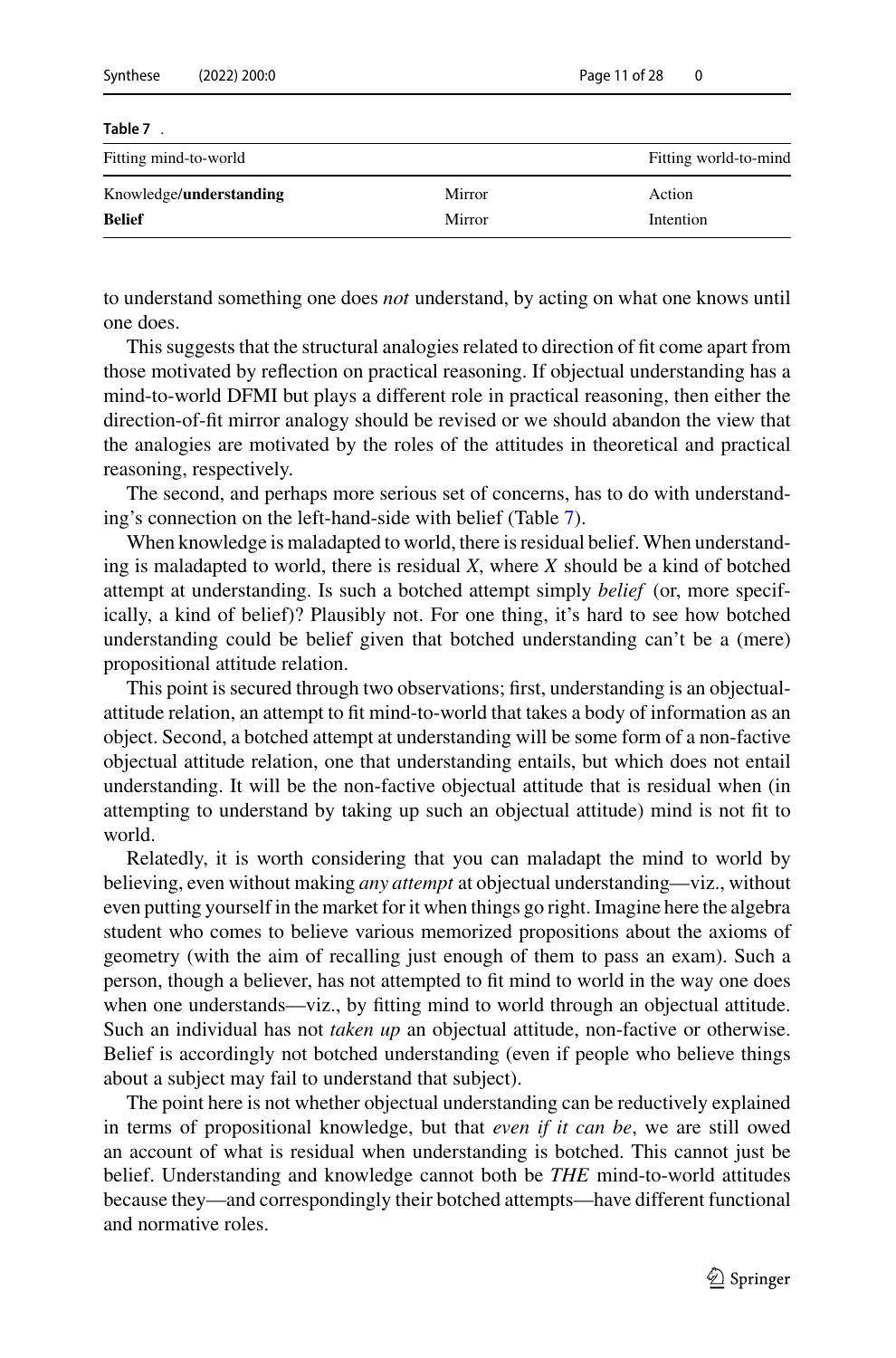A final problem concerning the analogy with belief is that the *normative* relationship between understanding and belief is very different from the normative relationship between knowledge and belief. To appreciate this point, it will be helpful to draw from Williamson's recent paper 'Justification, Excuses and Sceptical Scenarios'Williamso[n](#page-27-11) [\(2018\)](#page-27-11). A key claim of that discussion is that primary truth-related epistemic norms have compliance conditions (like promising) that we may fail to satisfy even if we do our best and do what the very best would do in our shoes.

We may, however, blamelessly violate a primary truth-related epistemic norm (i.e., believe only what you know) provided we satisfy derivative norms: e.g., do what the person who usually conforms to the primary norm would do—viz., in the case of belief, proportion her beliefs to the evidence, etc. For a simple example case, just consider the responsible virologist who, through bad luck, (e.g., a graduate student switched the samples at the last minute) judges falsely that a particular virus is innocuous. Here, the scientist has responsibly inquired in a way that lines up with what one who usually conforms to the primary norm (believe only what is known) would do. The virologist's false belief is, because unknown, in violation of a primary norm; but—on the above way of thinking—it is nonetheless blameless because the relevant derivative norm is satisfied. $19$ 

On the assumption that truth-related norms constrain other attitudes, such as objectual understanding, we should expect there to be blameless violations of these norms provided one satisfies derivative norms—viz., do what one who what one who understands would do. But here a disanalogy emerges. It's not clear that doing what constitutes a blameless violation of knowledge norm for belief would also be a blameless violation of the derivative norm: do what one who understands would do (as the latter will at least involve taking up an objectual attitude, something not entailed by simply forming a belief and proportioning it to the evidence). What this all suggests is that excuses for violating primary (truth-related) belief norms will not always give us coverage for violations of truth-related norms governing our attempts at understanding. In this respect, the normative relationship between knowledge and belief differs importantly from that between belief and understanding.

These considerations are problematic for Williamson's analogies, analogies that purport to connect the cognitive and the practical. Within these analogies, there seems to be no room for understanding, a cognitively valuable way of fitting mind to world.

#### <span id="page-11-0"></span>**4.1 The problem with mirrors**

The case of objectual understanding suggests that things are not as simple as the *mirror analogy* suggests. There are multiple attitudes that can be construed as fitting mind-toworld. Regardless of whether it might be possible to analyze understanding in terms of knowledge, the functional and normative roles of understanding differ substantially from those of knowledge, and thus bear different relations to action, belief, truth, falsity, and practical reasoning.

<span id="page-11-1"></span><sup>&</sup>lt;sup>19</sup> For some additional developments of this picture, which distinguishes between primary and derivative norms, see, e.g., Simion et al[.](#page-27-12) [\(2016](#page-27-12)), Boul[t](#page-26-8) [\(2017](#page-26-8)), Boul[t](#page-26-9) [\(2019](#page-26-9)) and Lasonen-Aarni[o](#page-26-10) [\(2020\)](#page-26-10).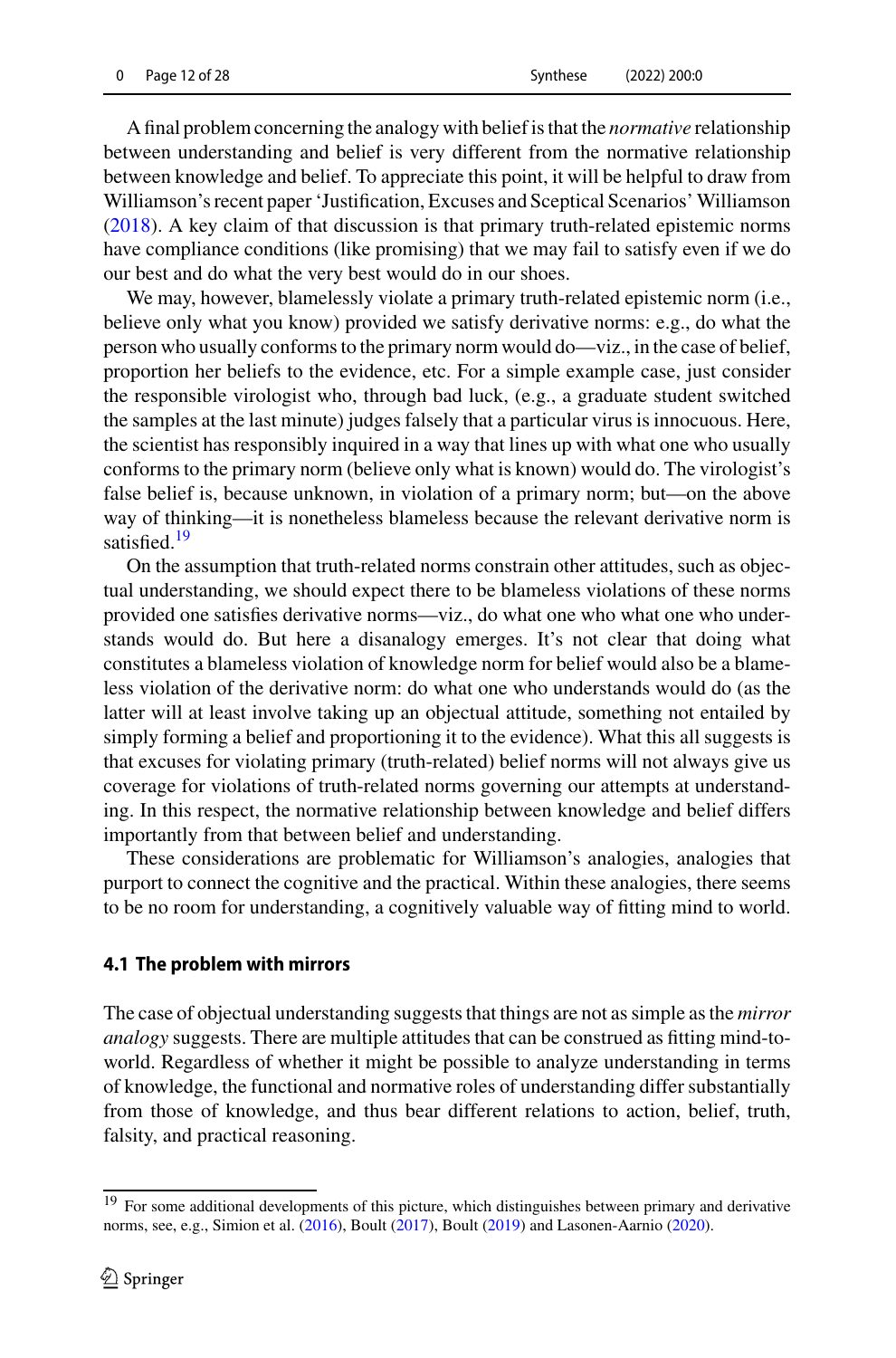We can begin to see the root of the difficulty by noting that implicit in the foregoing knowledge-first attempt to assimilate objectual understanding to knowledge is an acknowledgement that objectual understanding and knowledge seem to have the same place in the hierarchy (namely, the top).<sup>20</sup> That is, objectual understanding seems to be an *achievement*. [21](#page-12-1) Achievements, in the sense of Miracch[i](#page-27-13) [\(2014,](#page-27-13) [2017\)](#page-27-14) are attitudes or activities that do not merely entail that the world is a certain way (e.g., are not merely factive), but also that the subject is related in a certain kind of characteristic way to that entailed condition (ruling out, e.g. Gettiered beliefs and deviant causal chains). This characteristic relation is one that reflects well on the subject as bearer of that attitude or agent of that activity, thus the term "achievement".<sup>22</sup> To say that an attitude, activity, or action is an achievement is not to say that it is difficult or the result of effort. $23$  We are using the term in a technical sense.

Objectual understanding plausibly has these characteristics. It involves not only substantial propositional knowledge, and so multiple entailments about how the world is, but also coherent grasp of such knowledge and competence to deploy that knowledge in the right circumstances and connect it up with other things one learns in real time. (One might know all the rules of Australian soccer, and still not understand it.) It thus also plausibly involves a characteristic kind of relation to those entailments (see, e.g., Gri[m](#page-26-11)m [\(2012](#page-26-11)) and Kvanvi[g](#page-26-3) [\(2003](#page-26-3))).<sup>[24](#page-12-4)</sup>

Beginning with the relationship between knowledge and belief, we note that corresponding to each achievement is a corresponding attempt: belief in the case of knowledge, intentional attempt into the case of action. For our purposes here, one [n](#page-27-0)eed not read too much into "attempt."<sup>25</sup> Williamson [\(2000\)](#page-27-0) uses the term "aspires" (see quote above), and one might use related terms such as "aims". The important

<span id="page-12-0"></span><sup>&</sup>lt;sup>20</sup> Of course, one could conceivably place understanding above knowledge on the left-hand side of the table, and then line it up with a DOF mirror that is 'above' action on the right-hand side. Such a move is off limits to Williamson for two reasons. First, it is incompatible with the suggestion that knowledge is the highest mind-to-world realization type; second, it involves rejecting Williamson's picture of acting on what one knows as representing a cognitive-practical system functioning well. However, setting aside what is available to Williamson, it remains unclear that this kind of position is viable independently of Williamson's own commitments. The problem is that it is unclear how we would model something 'higher' than action on the right-hand-side of the table, which would correspond with understanding, even if understanding were placed higher than knowledge on the left-hand side. And, furthermore, it would not be apparent how such a standing on the right-hand side would relate to understanding on the left-hand side as action to knowledge. Thanks to a reviewer at *Synthse*, though, for registering this possibility.

<span id="page-12-1"></span><sup>&</sup>lt;sup>21</sup> See M[i](#page-27-14)racchi [\(2017\)](#page-27-14) for discussion[.](#page-26-12) See also Carter et al. [\(2015\)](#page-26-12) for discussion of achievements in epistemology in connection with reliability and risk.

<span id="page-12-2"></span><sup>22</sup> Some may want to fill out this picture in a way that commits to virtue epistemology—see, e.g., Grec[o](#page-26-13) [\(2010](#page-26-13))—but we're trying to stay as neutral on this here as possible.

<span id="page-12-3"></span><sup>23</sup> For a different philosophical development of *achievements* on which being difficult is necessary for something's counting as an achievement, see Bra[d](#page-26-14)ford [\(2015\)](#page-26-14).

<span id="page-12-4"></span><sup>&</sup>lt;sup>24</sup> Whether either the entailments or the characteristic kind of relation are reducible to knowledge-that is an interesting question, which we do not need to take a stand on here. Even if this were possible, understanding would still be an achievement with a different functional and so normative profile from knowledge-that.

<span id="page-12-5"></span><sup>&</sup>lt;sup>25</sup> See, however, Sos[a](#page-27-15)  $(2021)$  $(2021)$  for a new version of virtue epistemology which takes the kind of normativity that features in knowledge related evaluations in epistemology (that is, in what Sosa calls 'gnoseology') to be the normativity of attempts *as* attempts. This newer view marks a transition between Sosa's thinking of epistemic normativity as a species of performance normativity to his updated thinking on which epistemic normativity is a species of telic normativity. See here especially (Sos[a](#page-27-15) [2021](#page-27-15), Ch. 2).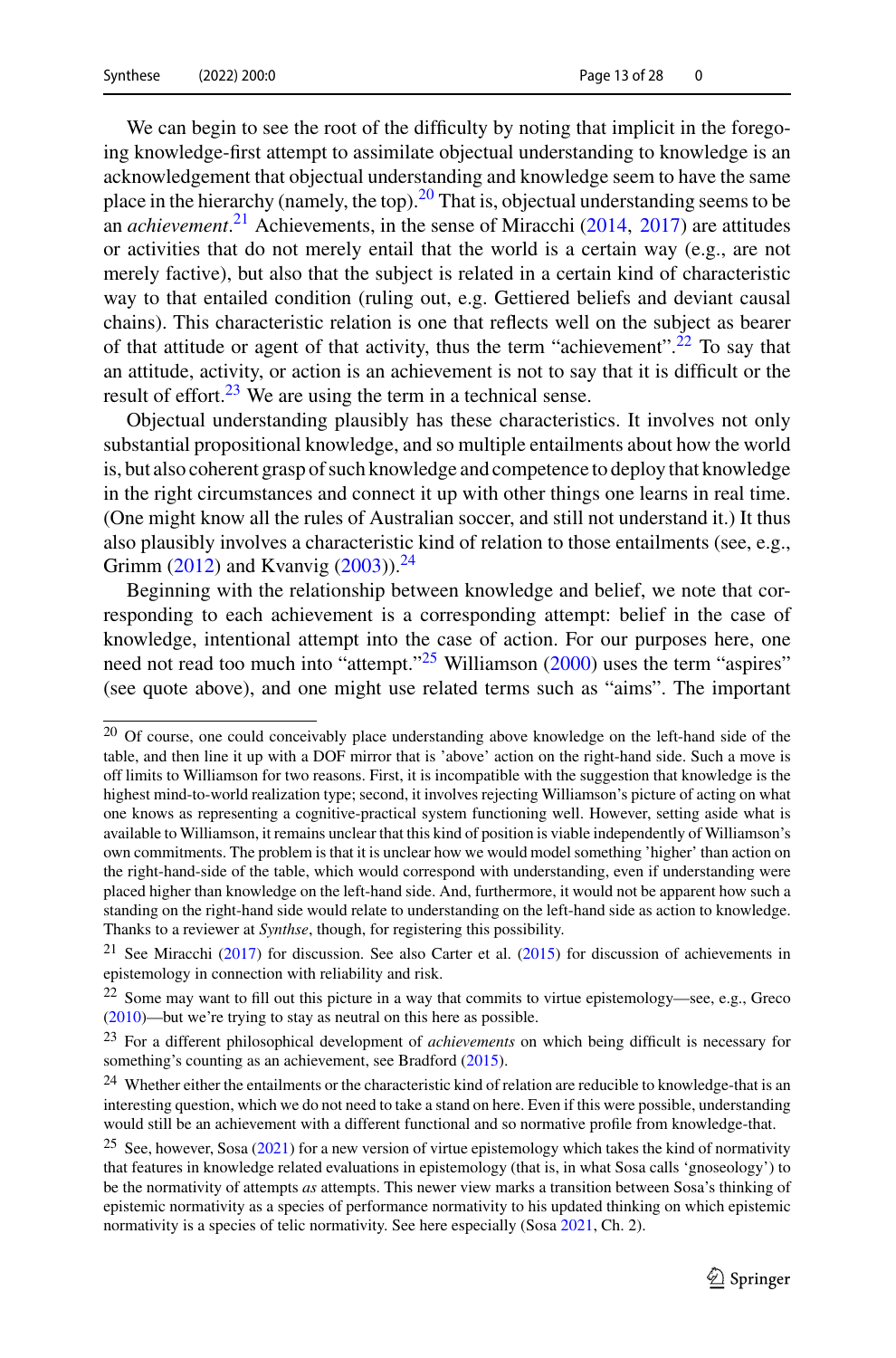thing for our purposes—which is a subject of wide agreement between knowledgefirst and belief-first epistemologists alike—is that knowledge is the paradigm good case of what happens when belief goes well (the existence of Gettier cases cries out for explanation).<sup>26</sup> Similarly with deviant causal chains in the case of action (Miracch[i](#page-27-13) [2014;](#page-27-13) Sos[a](#page-27-16) [2015\)](#page-27-16). Knowledge and action stand as cases, not only of the relevant content being satisfied, but its being satisfied "in the right way."

We can now include in our table objectual understanding, and explicit characteri-zation of the rows in relation to achievement (Table [8\)](#page-14-0).

"Intention" in our table thus deserves to be clarified. Sometimes when people use the term they talk about a state that may or may not cause action when the time is right. In this sense, an intention is something like a decision to *A*, rather than (part of) an attempted *A*-ing. In order to maintain parity with belief, as attempted knowledge, or the state indiscriminable from knowledge, we should clarify that "intention" in this table should refer to *intention-in-action* or *intention-with-which* in Anscombe's sense, not an independent decision.[27](#page-13-1),[28](#page-13-2)

We can then ask what attempted understanding is. Let us stipulatively use the term "conception" for attempted understanding. The subject, through forming her conception, is making an attempt to be related in the competent way characteristic of understanding to her knowledge of the subject matter that such understanding entails.<sup>[29](#page-13-3)</sup> And the kind of relatedness characteristic of understanding involves (perhaps, among other things) grasping some significant subset of the coherence and explanatory relations that hold between the knowledge she has of the relevant subject matter.<sup>30</sup> Of course, not all such attempts one makes by forming a conception are achievements of understanding. In some cases, this attempt is botched simply because one lacks the knowledge understanding entails.<sup>[31](#page-13-5)</sup>

But, more importantly, such an attempt may fall short even when the relevant knowledge of the subject matter entailed by understanding is present. Consider that a skilled

<span id="page-13-0"></span><sup>&</sup>lt;sup>26</sup> See Hetheri[n](#page-26-15)gton [\(1999](#page-26-15), [2001](#page-26-16)) for rare attempts to assimilate Gettier cases and knowledge as being of the same epistemic kind.

<span id="page-13-1"></span><sup>&</sup>lt;sup>27</sup> This interpretation does not challenge the view that intention is the output of practical reasoning, although we do not have to accept such a view.

<span id="page-13-2"></span><sup>&</sup>lt;sup>28</sup> There is no completely intuitive terminology here, and sometimes the term "attempt" suggests mere attempt—i.e. failure. Still, there is a sense in which intentional action aims at its success, and so can be understood as an attempt at that success. We can usefully delineate this more general category, which characterizes actions in terms of their constitutive aims, regardless of success or failure. The existence and usefulness of this category can be accepted even if the more general category is metaphysically and explanatorily derivative from the other two. When we use the term "attempt" we mean this more general category.

<span id="page-13-3"></span> $29$  In the case of a conception, this attempt is made by means of taking up an objectual rather than propositional attitude relation.

<span id="page-13-4"></span><sup>30</sup> For discussion on this point, see, Kvanvi[g](#page-26-3) [\(2003\)](#page-26-3), Grim[m](#page-26-11) [\(2012](#page-26-11)) and Gordo[n](#page-26-17) [\(2019](#page-26-17)).

<span id="page-13-5"></span><sup>31</sup> For example, consider Aristotle's physics, which was deeply flawed—not because of any lack of competence Aristotle had in assimilating and piecing together the information he had, but rather, because the scientific inputs he had available were bad (or incomplete) inputs. For discussion on this point, see, e.g., Montmarque[t](#page-27-17) [\(1993\)](#page-27-17). We want to clarify that we are not suggesting Aristotle did not advance understanding. Rather, we focus only on those narrow physical subject matters that Aristotle failed to understand on account of bad inputs, as opposed to on account of any defect in his capacity to piece together the inputs he had.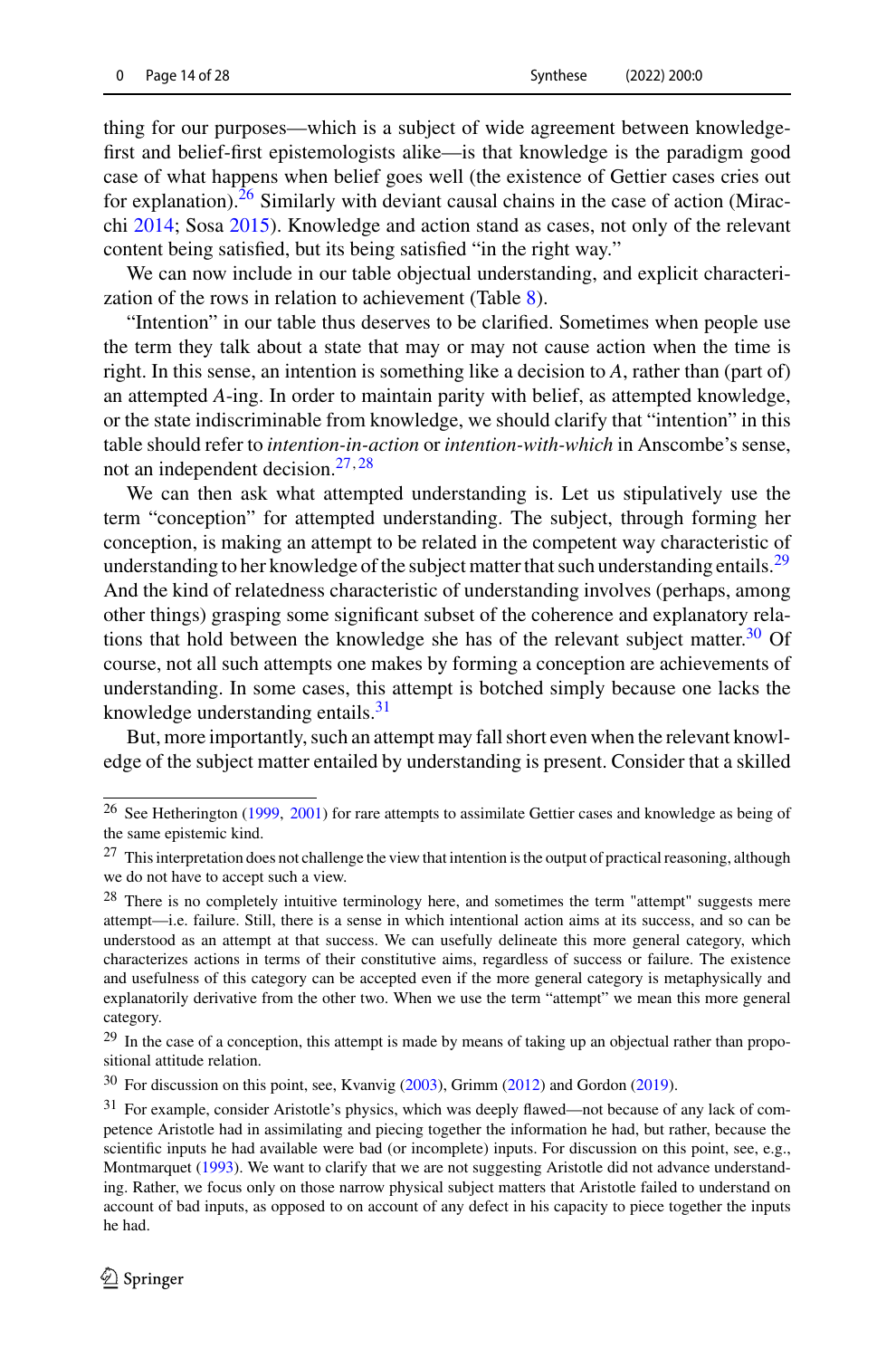<span id="page-14-0"></span>

| ١ |  |
|---|--|
| J |  |
| ∞ |  |
| ω |  |
|   |  |

| Table 8 Adding columns |               |               |                       |           |
|------------------------|---------------|---------------|-----------------------|-----------|
| Fitting mind-to-world  |               |               | Fitting world-to-mind |           |
| <b>Achievement</b>     | Inderstanding | Knowledge     | Mirror?               | Action    |
| Attempt                |               | <b>Belief</b> | Mirror?               | Intention |
|                        |               |               |                       |           |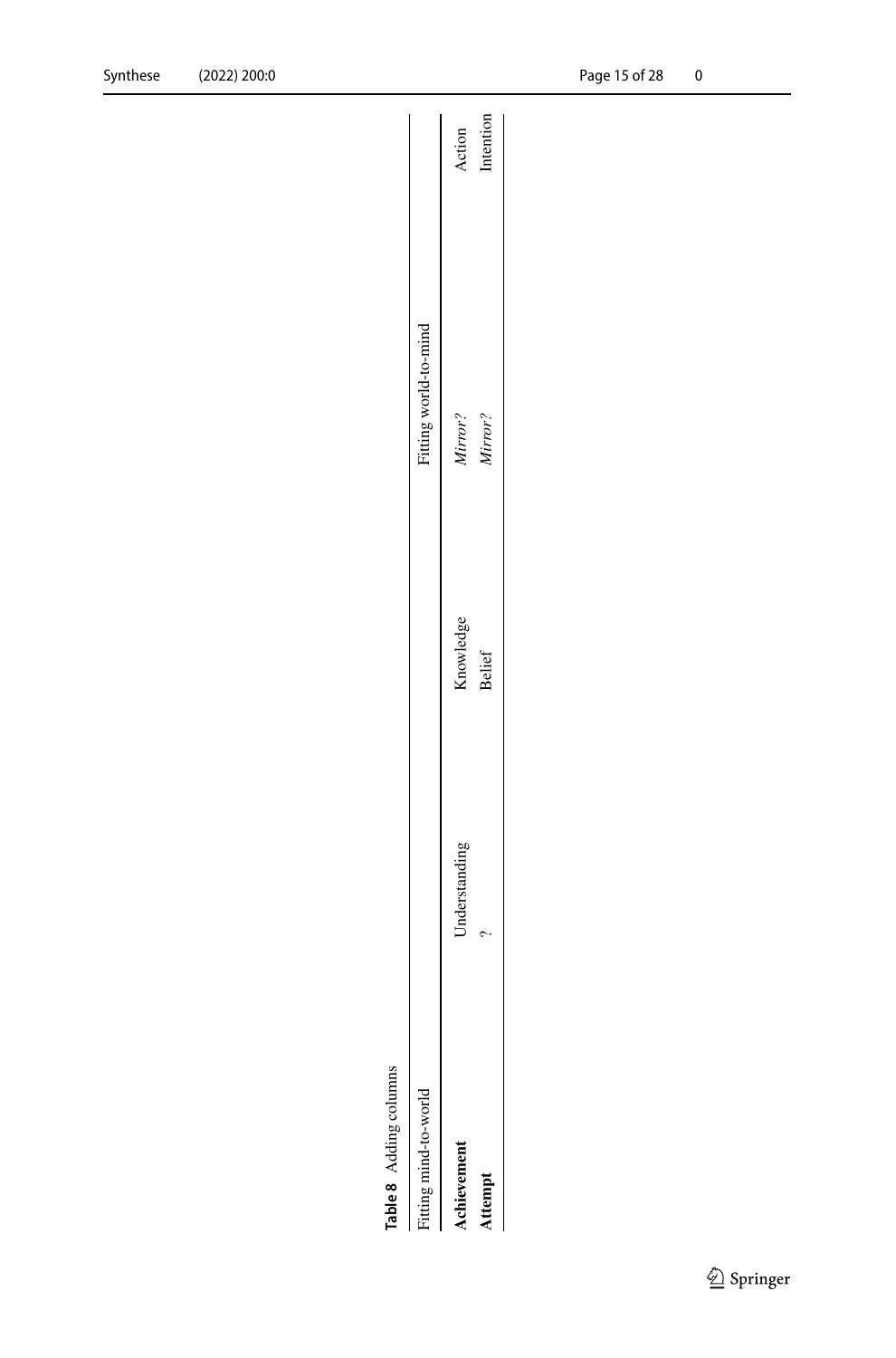amateur chess player's conception of a complex chess position might include ample knowledge about the key facts of the position—about what pieces are threatening what other pieces directly and even indirectly—while at the same time the player fails to appreciate how all of this sophisticated knowledge of the position is connected, and related to other (chess-relevant) things the she knows, e.g., about positions of that type, about how such positions usually transform into endgames, etc. As a result, we can imagine such a player's conception of the position will be less effective for her in assessing what move to make next than the grandmaster's, who understands the position and thus easily sees exactly what move should be made next. In this case, then, our novice (unlike, say, a casual spectator who makes no serious attempt at understanding the position) has a conception of the position—and even has some knowledge of exactly the sort that understanding the position entails—but her conception nonetheless falls short. She thus lacks the kind of achievement to which her conception was an attempt. There is surely more to say here, but we take the idea that objectual understanding is an achievement, with a corresponding characteristic attempt, to be plausible. $32$ 

Are there are more achievement attitudes that we should consider? Miracch[i](#page-27-13) [\(2014,](#page-27-13) [2017\)](#page-27-14), and Sos[a](#page-27-16) [\(2015\)](#page-27-16) argue that perception is an achievement, analogous to knowledge and action, with perceptual experience as the corresponding attempt and veridical hallucinations as analogous to Gettier cases. Perception, as well as understanding, not only has corresponding attempts, it also has what we will call corresponding *entailment conditions*, conditions whose obtaining is necessary but not sufficient for the attempt to be an achievement. We use the term "entailment" in order to leave open whether all achievements have propositional contents. Regardless of whether, e.g., perception has propositional content, it is widely agreed that perception has *accuracy conditions*, and so entails certain conditions that can be specified propositionally.

In addition to objectual understanding and perception, there are other attitudes that we might think of as achievements. For example, the kind of objectual knowledge one has in virtue of the capacity for singular thought plausibly entails not only the existence of the object and its having some of the features attributed to it (entailment) but also facts about the subject's justification for beliefs about its features (see Imogen Dicki[e](#page-26-18) [\(2015](#page-26-18)) for defense of this claim).

This is by no means a comprehensive list, but we already see that several columns must be added to our table. Below is a table that replicates the first three rows of Williamson's 2017 table (Table [5\)](#page-8-3), but includes columns for perception, understanding, and objectual knowledge, as well as a left-hand column generalizing features. In each case, we can include an attitude that corresponds the attempt (either to the achievement or to the purported achievement), and the entailment condition (with "truth +" representing the additional coherence relations that are required for understanding (Table [9\)](#page-16-0).

There are now several questions to ask. First, can more achievements be specified on the world-to-mind side as well? Indeed, we can make similar points about other manifestations of agency than intentional action. Some forms of agency, such as lan-

<span id="page-15-0"></span><sup>&</sup>lt;sup>32</sup> For a defence of the view that objectual understanding is a valuable achievement, see, along with (Kvanvi[g](#page-26-3) [2003](#page-26-3), Ch. 8), also Carter and Gordo[n](#page-26-19) [\(2014](#page-26-19)) and Pritchar[d](#page-27-18) [\(2010a\)](#page-27-18).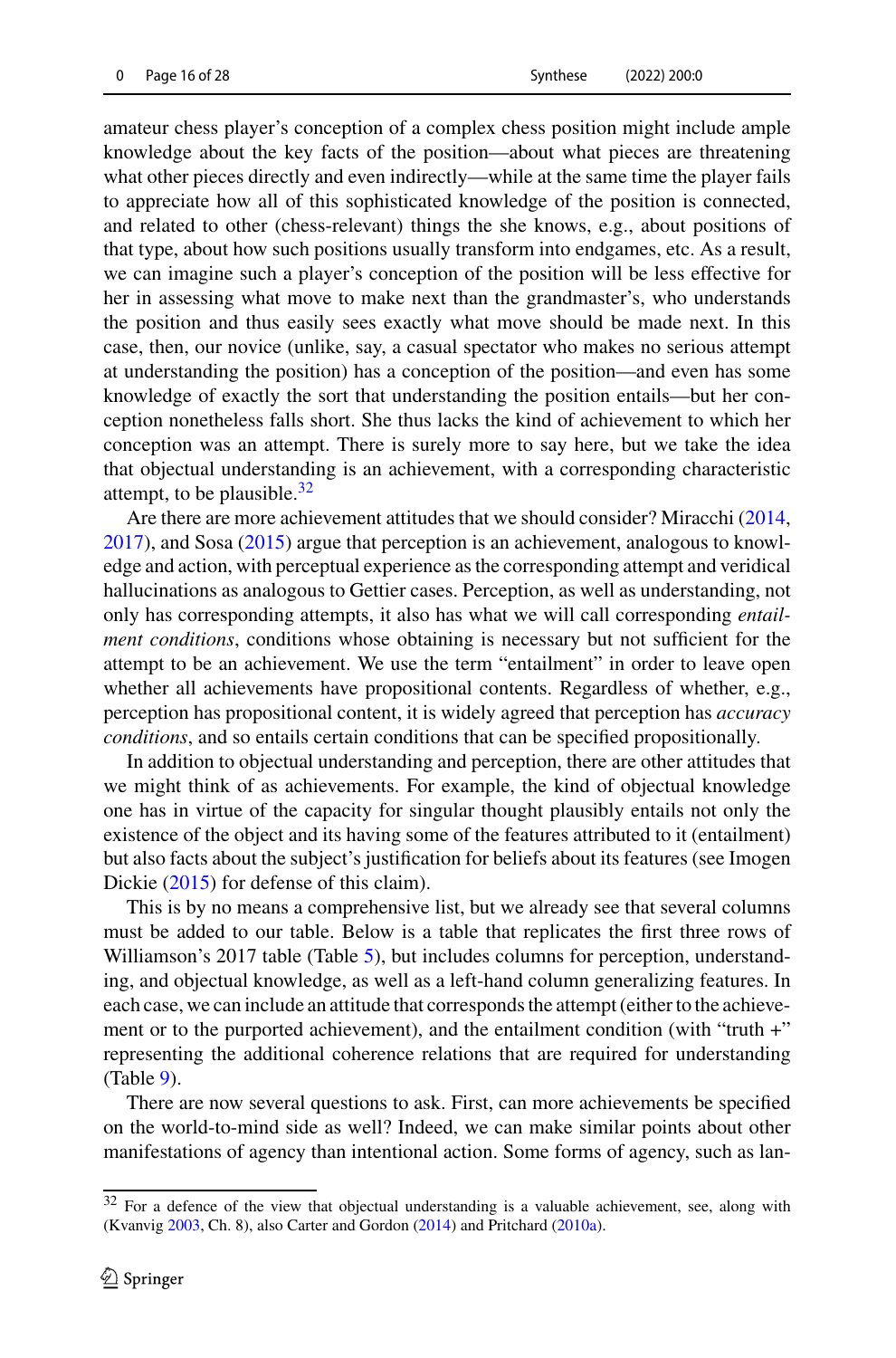|                           |            |               |                     | Fitting mind-to-world |         | Fitting world-to-mind |
|---------------------------|------------|---------------|---------------------|-----------------------|---------|-----------------------|
|                           |            |               |                     |                       |         |                       |
| Perception<br>kchievement |            | Jnderstanding | Objectual knowledge | Knowledge             | Virror? | Action                |
| erceptual<br>ttempt       | experience | Conception    | ittempted thoughts  | <b>Belief</b>         | Kirror? | Intention             |
| ccuracy<br>Entailment     |            | $T$ ruth +    | <b>Existence</b>    | Truth                 | Virror? | <b>Success</b>        |

<span id="page-16-0"></span>Table 9 Adding columns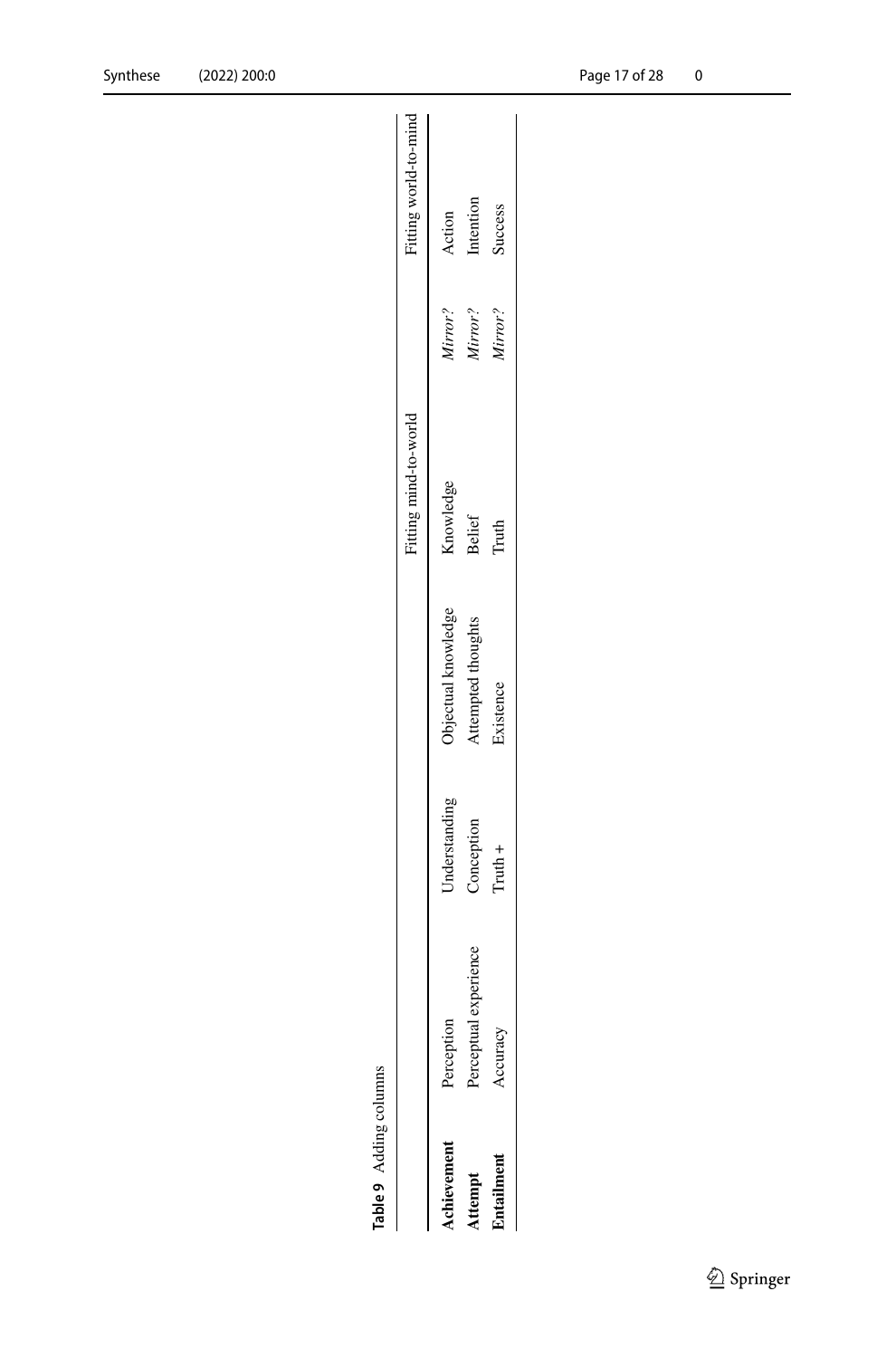guage production, are not always well characterized as intentional actions, understood as potential outputs of practical reasoning. Language production is often automatic, effortless, and although we sometimes have to choose and plan particular phrasing or careful articulation, this is plausibly best understood as intentional modulation of the process of speech production. Nevertheless, language production is an achievement in the sense at issue. It has corresponding attempts which may or may not be botched, and it requires not only the production of certain linguistic items such as sentences (entailment), but it requires that those sentences be related to one's mental life in the right kind of way (as expressions of beliefs, orders, requests, etc).

Or, consider *improvisation*, which is an action that does not aim at the production of particular notes or note patterns, but rather more abstract musical features, such as rhythmic flow. Improvisation inherently involves unplanned aspects, and so is not properly viewed as the output of practical reasoning. (*That* one improvises can be an output of practical reasoning, but not *what* one improvises.) Improvisation is nevertheless an achievement in our sense—viz., it has attempts that may or may not be botched, it does entail that certain conditions obtain (one can fail), and it does entail that the subject bear a certain relation to those conditions that reflects upon the subject *qua* bearer of that relation.

Sometimes, the achievement is not just intentional action, but rather expert action, for example, of the kind exhibited by professional athletes, dancers, or musicians. This kind of expert action involves not only the kind of satisfaction of intention involved in intentional action, but also grace, coordination, excellence of technique, mastery of alternatives, etc. Our already long table is now getting very long (Table [10\)](#page-18-0):

A few things should be noted about this table. First, we lack natural language terms for many of these attempts and entailments. What we have filled in here is a rough approximation. Rather than being a difficulty with the proposal, we hope to have said enough to make it highly plausible that many more kinds of attitudes are achievements in our sense, and thus have corresponding attempts, entailments, and relational structure. That many more kinds of attitudes and activities are achievements in this sense, and that the corresponding aspects of their relational structure are less conceptually clear or easy to articulate, generalizes the Williamsonian idea regarding knowledge and action: we should treat achievements in all cases as conceptually and metaphysically prior to their corresponding attempts.<sup>33</sup>

Second, a healthier diet of examples raises even more concerns about the supposed centrality of practical reasoning into the analogies between knowledge and action. By increasing our examples on the action side, we make reasoning less central to the discussion, and resist reifying forms of reasoning into kinds: theoretical and practical. This allows for wider flexibility in considering the role of reasoning for these various achievements: for example, dance often involves reasoning (see Monter[o](#page-27-19) [2018\)](#page-27-19), but the point of such reasoning may not be the formation of an intention.

We are approaching the heart of the problem that objectual understanding and these other achievements raise with the supposed mirroring of knowledge and action, namely, direction of fit as the axis of symmetry. If there were compelling reason to think that each achievement on the mind-to-world side corresponded to an achievement on

<span id="page-17-0"></span><sup>33</sup> See Ichikawa and Jenkin[s](#page-26-20) [\(2017\)](#page-26-20) for discussion of various senses of "knowledge-first."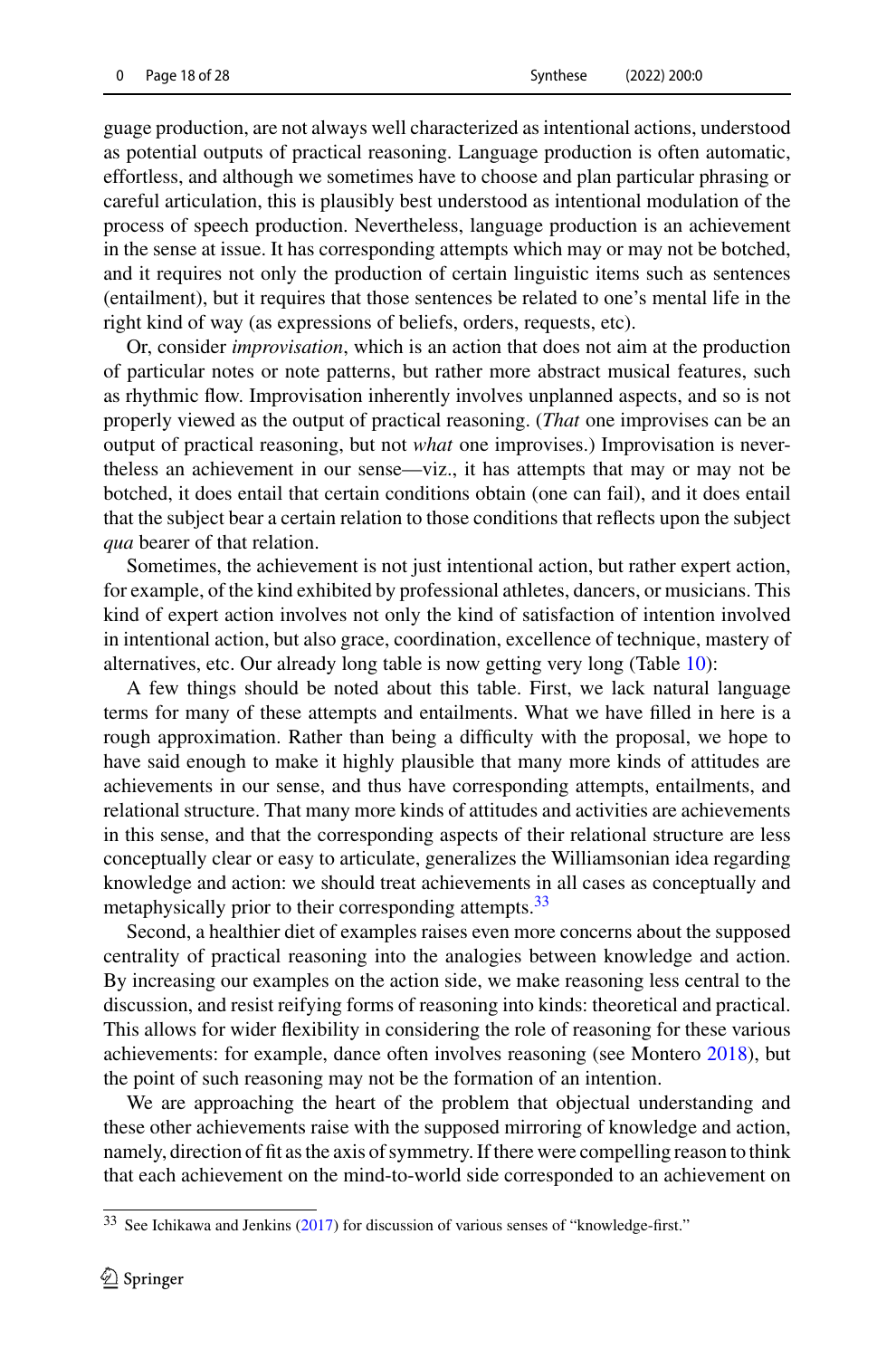| Table 10 Adding columns     |   |                                                                                   |                       |                         |                                                |            |                                |
|-----------------------------|---|-----------------------------------------------------------------------------------|-----------------------|-------------------------|------------------------------------------------|------------|--------------------------------|
|                             |   |                                                                                   | Fitting mind-to-world | Fitting world-to-mind   |                                                |            |                                |
| <b>chievementPerception</b> |   | Understand-ingObjectual knowledgeKnowledge                                        |                       | nirror?action           | speech production Improvis-ationSkilled action |            |                                |
|                             |   | <b>and the angle of Perceptual experienceConception</b> Attempted thoughts Belief |                       | <i>Mirror?intention</i> | ittempted speech Attempted                     | improv     | Attempted<br>skilled<br>action |
| Entailment Accuracy         | T | Existence                                                                         | Truth                 | nirror? success         | Attitude expressionRhythmic                    | flow, etc. | Success +                      |

Attitude expressionRhythmic<br>flow, etc.

<span id="page-18-0"></span>

| î |
|---|
|   |
|   |
|   |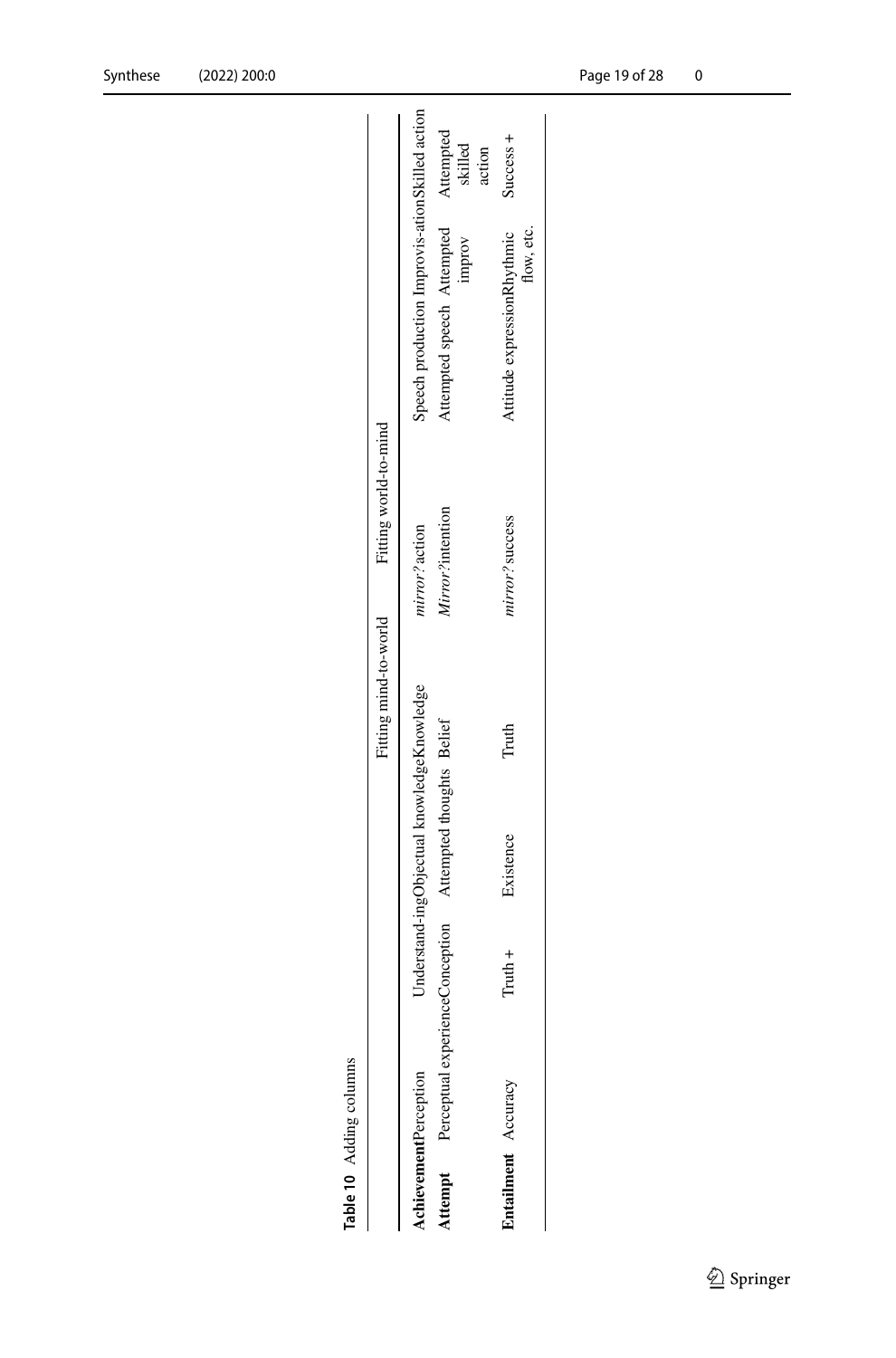the world-to-mind side (and vice versa) in a deep way, then maybe we could preserve the symmetry. But what, for example, corresponds to improvisation?

Moreover, the theoretical motivation for this symmetry claim is now highly suspect. Once we have given up on belief-desire psychology, we should give up on the idea that there need to be two attitudes, practical and theoretical,  $34$  that serve a deep explanatory purpose. Attempts to do this with the relation between knowledge and action in practical reasoning fail to illuminate the other attitudes that seem to deserve similar analysis. Instead, we now put forward the hypothesis that the structural relationships are explained, not by symmetry across a normative "mirror" reflected by the columns of our tables above, but rather by the structure of achievements. Putting knowledge, action, and other achievements first allows us explain relationships between various aspects of our mental lives as normative and psychological features of a psychology organized around possibly indefinitely many achievements.

## <span id="page-19-0"></span>**5 Against direction of fit**

One point in favor of the mirrors metaphor still remains. What about the idea that the functional and normative features of belief and action seem to be governed by different *directions of fit*? Isn't knowledge about grasping how the world is while action is about making one's mark on it? If it still makes sense to think in these terms, then even if knowledge and action are not the only achievements, and the fact that they have these directions of fit doesn't explain the rows, it still might be a deep and illuminating feature of the mind that our achievements cleave into these two functional and normative kinds.

We will now argue that there is no such cleavage in mental kinds, and that this itself is an illuminating and important consequence of knowledge-first epistemology. Let us return to the famous passage of Anscombe's that is supposed to motivate the idea that there are two kinds of attitudes with reverse directions of fit. She writes:

Let us consider a man going round a town with a shopping list in his hand. Now it is clear that there is a different relation when a list is made by a detective following him about. If he made the list itself, it was the expression of an intention; if his wife gave it him, it has the role of an order. What then is the identical relation to what happens, in the order and the intention, which is not shared by the record? It is precisely this: if the list and the things the man actually buys do not agree, and if this and this alone constitutes a *mistake*, then the mistake is not in the list but in the man's performance (if his wife were to say: 'Look, it says butter and you have bought margarine', he would hardly reply: 'What a mistake! we must put that right' and alter the world on the list to 'margarine'); whereas if the detectives record and what the man actually buys do not agree, then the mistake is in the record (Anscomb[e](#page-26-0) [1957](#page-26-0), p. 56).

<span id="page-19-1"></span><sup>34</sup> Or, as Williamso[n](#page-27-1) [\(2017\)](#page-27-1) puts it "cognitive", as contrasted with "practical" (Williamso[n](#page-27-1) [2017](#page-27-1), §4). In a bit more detail, as Williamson writes, "Call 'cognitive' those aspects of intelligent life which concern fitting mind to world, and "practical" those which concern fitting world to mind (Williamso[n](#page-27-1) [2017](#page-27-1), p. 164).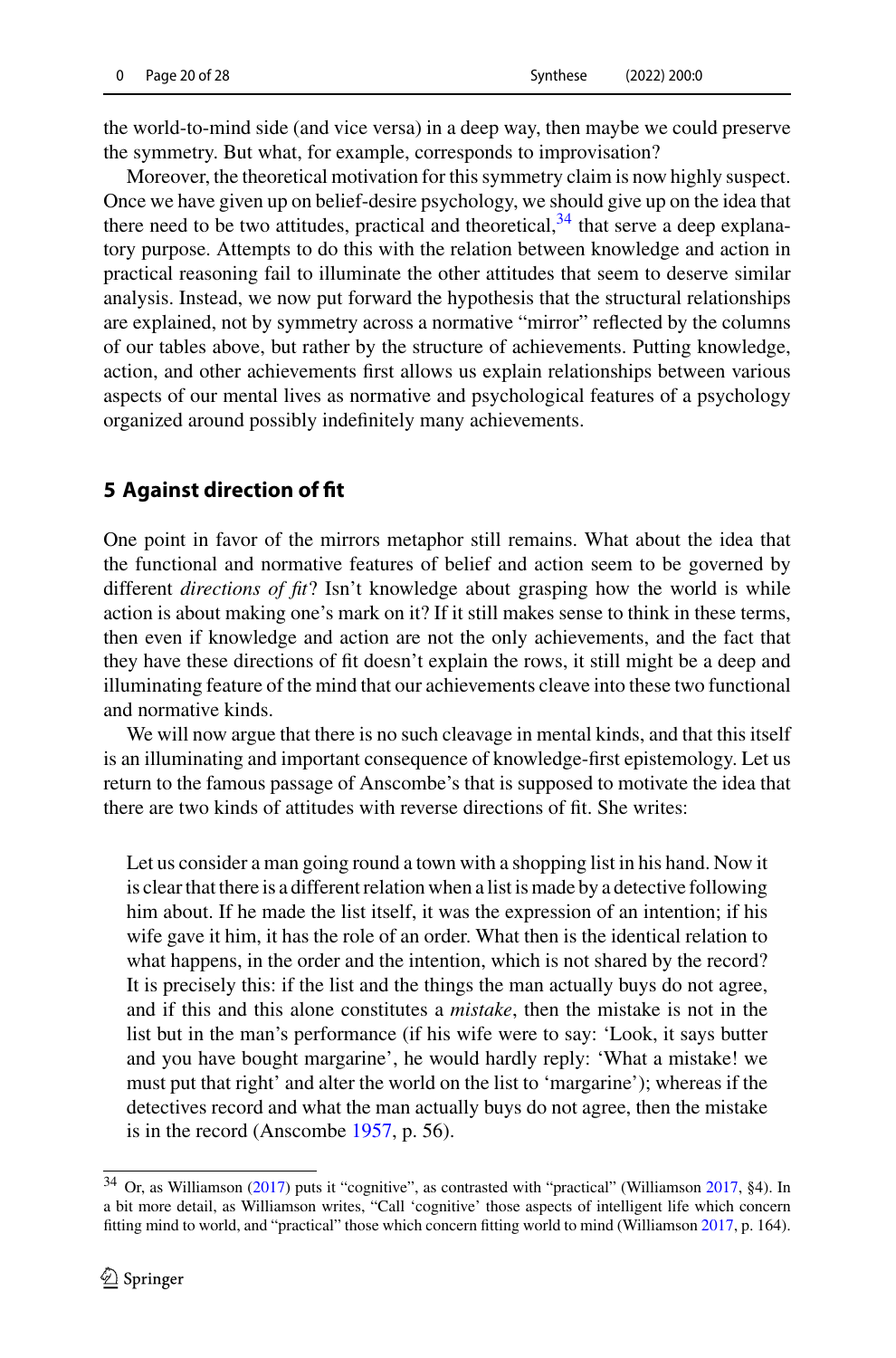Here we draw your attention to the caveat in this passage that has been almost universally overlooked (though see Fros[t](#page-26-2) [2014](#page-26-2)): if the *only* mistake made by the man is that the list and the purchases do not agree, the mistake is in the purchasing, not in the list. This strongly suggests that Anscombe thinks there can be other kinds of mistakes we can make in performance. Without this caveat, the DOF theory has some reprehensible predictions. As Frost points out, it is clear that merely having an intention is not sufficient for it to be the case that one should make the world fit one's mind. One should not intentionally do morally reprehensible things, and so one should not carry out one's intentions to do such things. Of course, there is a sense in which a person who maintains intentions and does not execute them behaves irrationally or incoherently, but this does not speak to whether it is better to revise one's intentions or to carry them out. The mistake may be in the *failure to revise*, rather than the performance.

So, we should ask, under what conditions does the failure to satisfy the intention *alone* constitute a mistake, and does this motivate the idea that knowledge and intention (or action) have reverse directions of fit? At the very least, this is only the case when the intention is an intention to do something that is otherwise permissible or possible. The action might be a poor choice either because it is wrong or cannot be accomplished.<sup>[35](#page-20-0)</sup> In such cases one should revise one's intention. But what makes an action permissible or possible are—typically—facts that go beyond an agent's psychology, viz., facts about the world. So intentions are governed, it would seem, both by norms governing the satisfaction of one's aim and norms governing the possession of the aim in the first place. The latter norms are plausibly construed as mind-to-world norms. So in what sense can we say that desire, intention, or action have a world-to-mind direction of  $fit<sup>36</sup>$ 

Let us consider an example. A professor is strongly attracted to a graduate student, and decides to convince her to have a sexual relationship with him. Let us suppose that she rejects his advances repeatedly. What should the professor do? Clearly he should revise his intention. If he continues to try to bend the world to his mind, for example by issuing threats that he will not support her career if she refuses, or retaliating against her by mocking her in front of other students in efforts to get her to agree, the error is clearly *not* that the world fails to fit his intention. The professor is making a mistake of the utmost importance in continuing to try to satisfy his intention. Here we see that Anscombe's caveat is crucial—only once we have ruled out other mistakes can the difference of error be brought into such relief. $37$ 

Think for a moment about what the idea that action inherently has only a worldto-mind direction of fit actually entails. It entails that action aims to exert a kind of utter control over what is outside of us. But this isn't the right way to think about most

<span id="page-20-0"></span><sup>&</sup>lt;sup>35</sup> Exactly what we should say here re: feasibility, practicality, possibility, etc. we can leave open.

<span id="page-20-1"></span><sup>36</sup> Remark on Sosa and his attempt to circumscribe epistemic normativity as soley the normativity of achieving aims one has. When we look at other domains it's not like this.

<span id="page-20-2"></span><sup>&</sup>lt;sup>37</sup> In case the reader is skeptical about introducing such a charged example, consider that a main proponent of direction-of-fit analyses, John Searle, was stripped of his emeritus status at U.C. Berkeley for violation of its policy on sexual harassment (Weinber[g](#page-27-20) [2019\)](#page-27-20). In contrast with the way our philosophical pursuits are often framed, they are not a matter of disinterested reflection, but rather a manifestation of our broader reasoning and engaging with the world. When the mind-to-world norms governing action are not adequately attended to, they can have terrible results.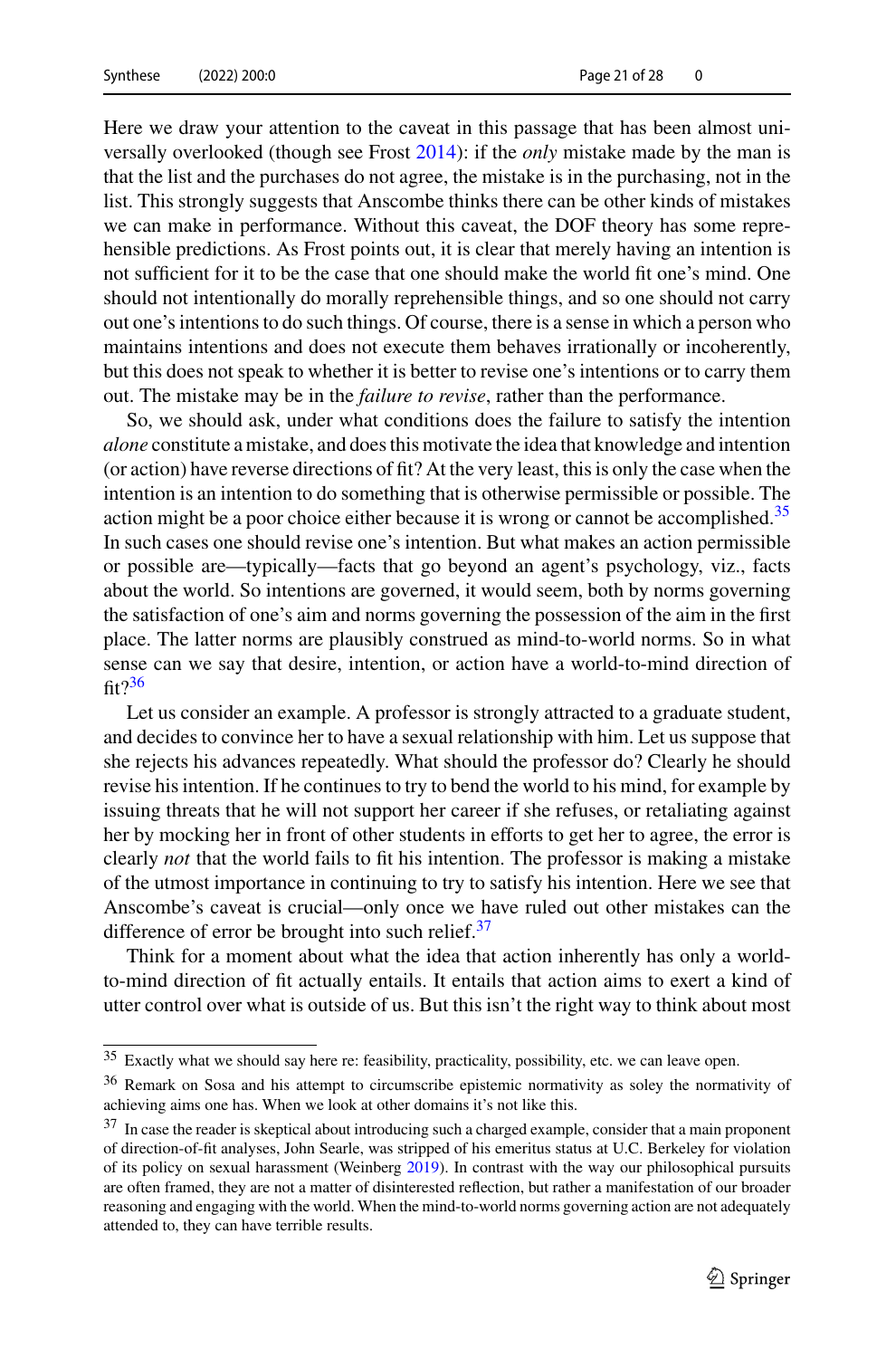endeavors at all. Consider the case of ballroom dancing.When one is the follower, one's job is to dance in a way that aligns with the intentions and actions of the leader. When the follower acts out of line with the leader's intentions, her action is defective for this reason. Should we say that the actions of the follower have a mind-to-world direction of fit, while those of the leader have a world-to-mind direction of fit? This distorts the phenomenon. The follower is performing an action, the kind of which involves coming into a certain kind of harmony with another dancer's actions. It is no less agential, and no less subject to performance norms, for that. When the follower fails to conform to the leader's intentions, she fails in her own aim: her action is defective because she has not done what she intended. The leader's actions also involve a mind-to-world aspect, since if the leader is insensitive to the actualities of their dance partner's abilities and bodily sensitivities, they will not perform well. We are in this predicament for all our endeavors—any performance with an aim is subject not just to norms regarding the satisfaction of the aim, but whether pursuing the aim, and pursuing it in the way one is, is adequately responsive to the facts.

This example shows that it is not merely that actions are subject to other norms, such as ethical norms, to be sensitive to the facts, in addition to having constitutive aims of bringing about the desired state of affairs. Generally, it is *internal* to practical aims to be sensitive to certain features of the world. The ballroom dancer cannot do what she aims to do unless she is sensitive to how things actually are. Ethical intentions to enter into sexual relationships, at a minimum, depend on the free and willing corresponding intention of the other party (or parties). This is certainly something that the first agent can aim to influence, but only in a way that is sensitive to the autonomy and preferences of the other party. Such an intention *cannot* be satisfied by coersion. Coersive attempts are not just unethical, they are internally flawed ways of attempting to achieve the aim. Of course, it is possible to have sexual intentions that violate the autonomy and interests of others, and plausibly the professor falls into this category. What is important is that the normative difference between his case and the case of a person ethically pursuing a sexual relationship is not external to the constitutive aims of the different kinds of actions. By framing practical aims as inherently ones of fitting the world to one's mind as opposed to the reverse, one obscures the important and varying ways intentional actions constitutively require sensitivity and responsiveness to the facts.

What lessons should we draw for a discussion of direction of fit, and subsequently for a mirror analogy for the attitudes, from the observation that in attempting to satisfy one's intentions one is subject to norms not just involving the satisfaction of one's intentions, but also their permissibility and possibility?We have multiple norms at play. One is indeed a performance norm that is internal to the possession of intention and attempted intentional action. Failures to satisfy one's intention are inherently failures of performance, in that they are defective qua intentions if they fail to be satisfied. This could be considered a world-to-mind norm (although as the ballroom dancing case makes clear, we must take care not conceptualize this norm as the imposition of will on the world to make the world "fit" the mind). But, additionally, there are action-relevant mind-to-world norms as well. One must only have permissible intentions; one must have intentions that *can* be satisfied. And so on.

Now, when we reexamine the purportedly mind-to-world attitudes, we find the same thing. Rather than being a point of disanalogy with knowledge and other purportedly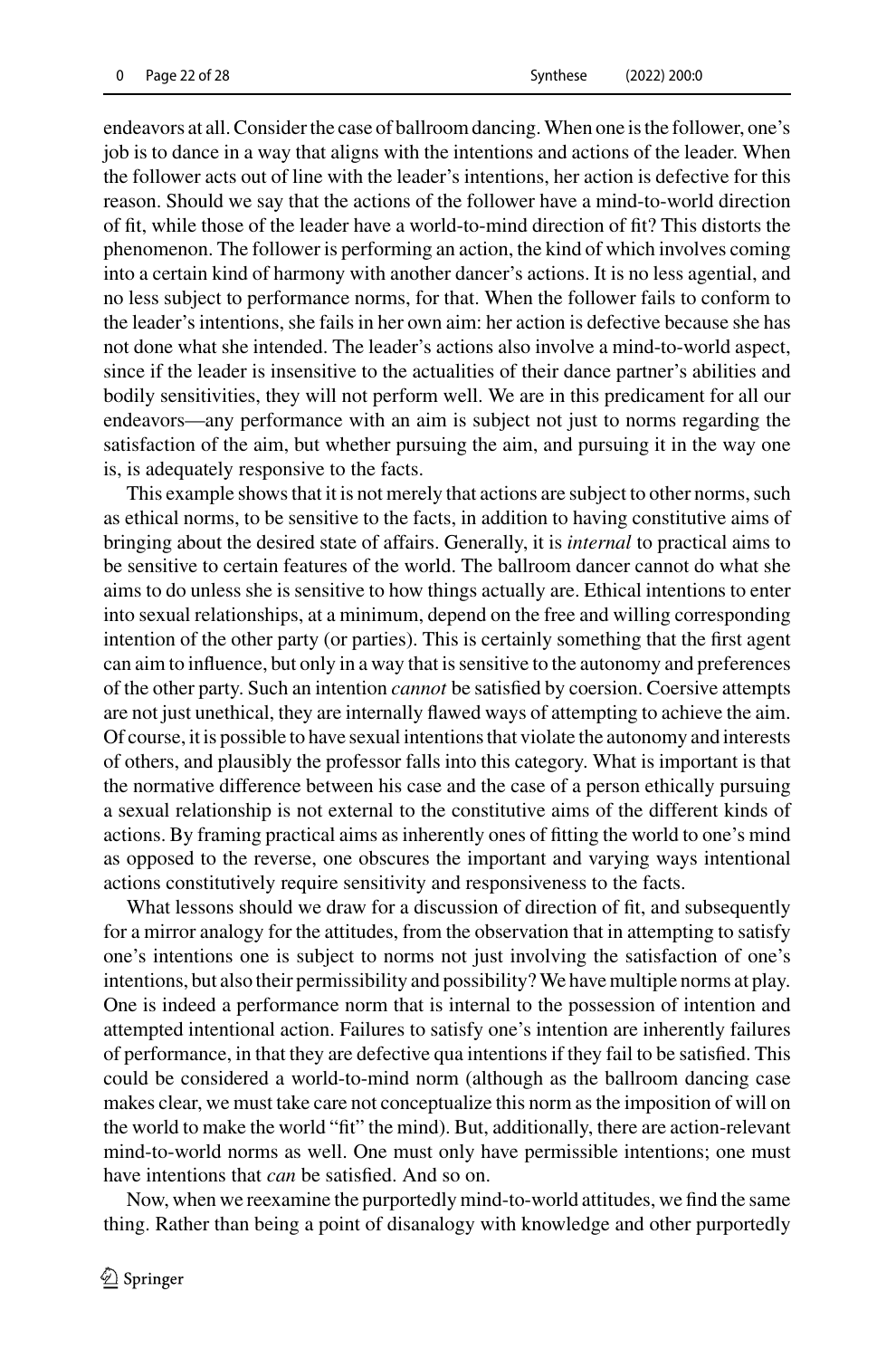mind-to-world attitudes, *all* attempts at achievement are inherently subject to this kind of performance norm. From a belief-first perspective, the norms governing belief are characterized in terms of truth, where the agent should strive to be in a state that accurately represents the world. Here we might see how thinking of these norms in terms of a mind-to-world direction of fit would be alluring, as success in belief can be considered independently of the attitude, viz. truth of content.

However, from a knowledge-first perspective things are not so simple. A key insight of the knowledge-first program is that the constitutive aim of belief—the aim that it has in virtue of the kind of attitude it is—cannot be understood as a state of affairs independently of the agent (viz. truth of a proposition, or satisfaction of a desire, as the traditional view supposes). *Ignorance*, failing to know, is sometimes the result of false belief, but can arise for other reasons besides false belief: Gettier cases, paradigmatically, are cases of ignorance even where one is justified and one's belief is true. Instead, correctly characterizing the kind of attempt belief is—what belief constitutively aims at—can only be done in terms of the relevant achievement, a certain kind of world-involving performance of the agent.

This suggests that the mind-to-world/world-to-mind division falls apart once we take an achievement-first perspective. Because achievements not only have entailment conditions as conditions of success, but also performance conditions—bringing about the success "in the right way" that cannot analyzed into independent non-factive and non-mental terms—they are inherently subject to performance norms, even if the aims are primarily thetic (e.g. grasping the facts). Conversely, even when aims are primarily telic, because we are dealing with performances instead of the imposition of satisfaction conditions, there will be norms of permissibility and possibility (and perhaps other norms as well) that are applicable to the performances as such.

The structural relationships between belief and knowledge, and intention and action, for example, can be explained by achievement-theoretic structure, as we do in Table [10,](#page-18-0) without appeal to mirroring directions of fit. Belief is attempted knowledge; intentionin-action is attempted action. Truth and satisfaction are the entailment conditions for knowledge and belief, respectively. The more specific structural relationships reflected in the above tables are features, not of there being attitudes that are specific directionof-fit mirror images of one another; rather they are explained by the fact that these two performances play structurally similar roles vis-á-vis their distinct constitutive aims. An achievement-first psychology has no need for a direction of fit normative framework, as the structural similarities between different kinds of performances can be explained in terms of general features of achievement-theoretic structure.

We are now in position to reconceive of what the mistake consists in for the detective. The detective aims at knowledge of what the shopper buys, whereas the shopper aims at buying what is on his list. In the detective's case, his list is an expression of *his performance*; whereas in the shopper's case, the list is an expression of *his aim*. It is not that we have two different kinds of attitudes here characterized by different directions of fit, but rather that the list plays a different role with respect to each endeavor. If the list fails to be an accurate expression, the normative assessment will be different for this reason, not a deep mirroring structure between knowledge and action. Extrapolating from the case of Anscombe's shopper and detective, our proposal holds performance norms to be more fundamental than any norms that would apply to attitudes simply in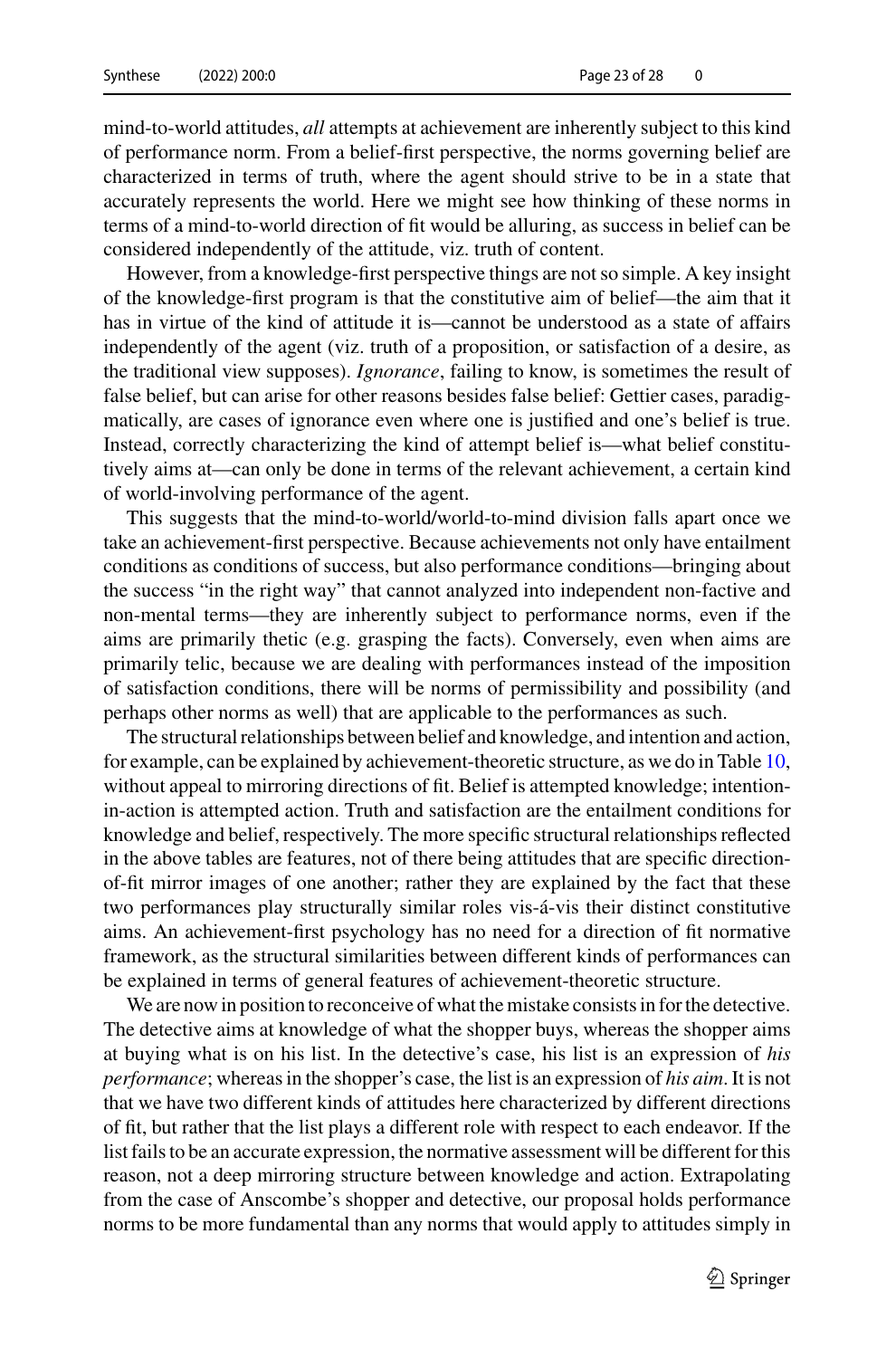virtue of how those attitudes are located with reference to a claimed mind-to-world / world-to-mind contrast.

At this point, one might be concerned that we have conflated different ways in which normativity can be applicable to knowledge and action. While perhaps mind-to-world and world-to-mind norms are applicable to both knowledge and action, only one of the two is*internal* to each of these kinds of performances, respectively. The thought is this: while we can criticize action from many different perspectives, including being out of touch with the facts, only the applicability of world-to-mind normativity is inherent to what action *is*. In intending to  $\Phi$ , one is aiming to bring about the satisfaction of the intention one has in mind. Conversely, in aiming to know, one is aiming to conform one's beliefs to the facts. This is why, the traditionalist line goes, reasons to believe that  $p$  must be reasons that  $p$ , not reasons why it would be practically or morally good to believe that  $p^{38}$  $p^{38}$  $p^{38}$ 

The concern here misunderstands the claim we are making about the practical normativity that is applicable to knowledge. The claim is not that knowledge is constitutively subject to norms regarding *other* practical or ethical aims (such as recovering from an illness, or winning a contest), but rather that the constitutive aim of knowledge cannot be sufficiently characterized in terms of conformity (fitting mind to world). In aiming to know the epistemic agent is aiming to bring about a state of the world: one in which she is in the right relation to the facts. As such, the constitutive aim of knowledge can also be understood as a world-to-mind norm. Similarly in the case of action, one's performances will be governed by norms for certain kinds of actions, and these will include making sure your action is adequately sensitive to the relevant facts about the world. $39$ 

One might be concerned that this approach commits epistemic agents to a kind of fetishism—that is, in aiming to know the epistemic agent should be only focused on the facts, not herself. $40$  To say that in aiming to know the agent aims to bring *herself* into the right relation to the facts would thus put her attention in the wrong place. We have two points of reply. First, it is epistemically important to keep oneself in view while pursuing knowledge. We all have relative strengths and weaknesses, tendencies to under- or over- estimate the importance of certain evidence, biases in gathering evidence, areas of skill or expertise, and so on.<sup>[41](#page-23-3)</sup> The majority of inference is abductive or otherwise ampliative—i.e. it goes beyond what is deductively entailed by one's evidence. Features of the agent, then, play a critical role in inference and

<span id="page-23-2"></span><sup>40</sup> Thanks to an anonymous referee for encouraging us to address this issue.

<span id="page-23-0"></span><sup>38</sup> This is what Hieronym[i](#page-26-21) [\(2005](#page-26-21)) has termed the Wrong kind of reasons problem.

<span id="page-23-1"></span><sup>&</sup>lt;sup>39</sup> There is an interesting question, in both cases, whether it is inherent to knowledge or action that it is subject to moral normativity—some might argue that questions of moral (im)permissibity are inherently applicable to action but not to knowledge. The foregoing suggests parity of treatment in both cases, as both are inherently subject to mind-to-world and world-to-mind norms; however the case we make here does not depend on answering this question. The applicability of practical (world-to-mind) norms does not entail the applicability of moral norms. Conversely, if moral norms are inherently applicable to action in a way they are not to knowledge, the case could be made on another basis than that practical normativity inherently applies only to action.

<span id="page-23-3"></span><sup>&</sup>lt;sup>41</sup> Some of this may be due to the influence of demographic features, such as race, gender, class, cultural upbringing, etc., and also to features of one's personality or life choices. This is a classic point of standpoint epistemology (Hartsoc[k](#page-26-22) [1983](#page-26-22)).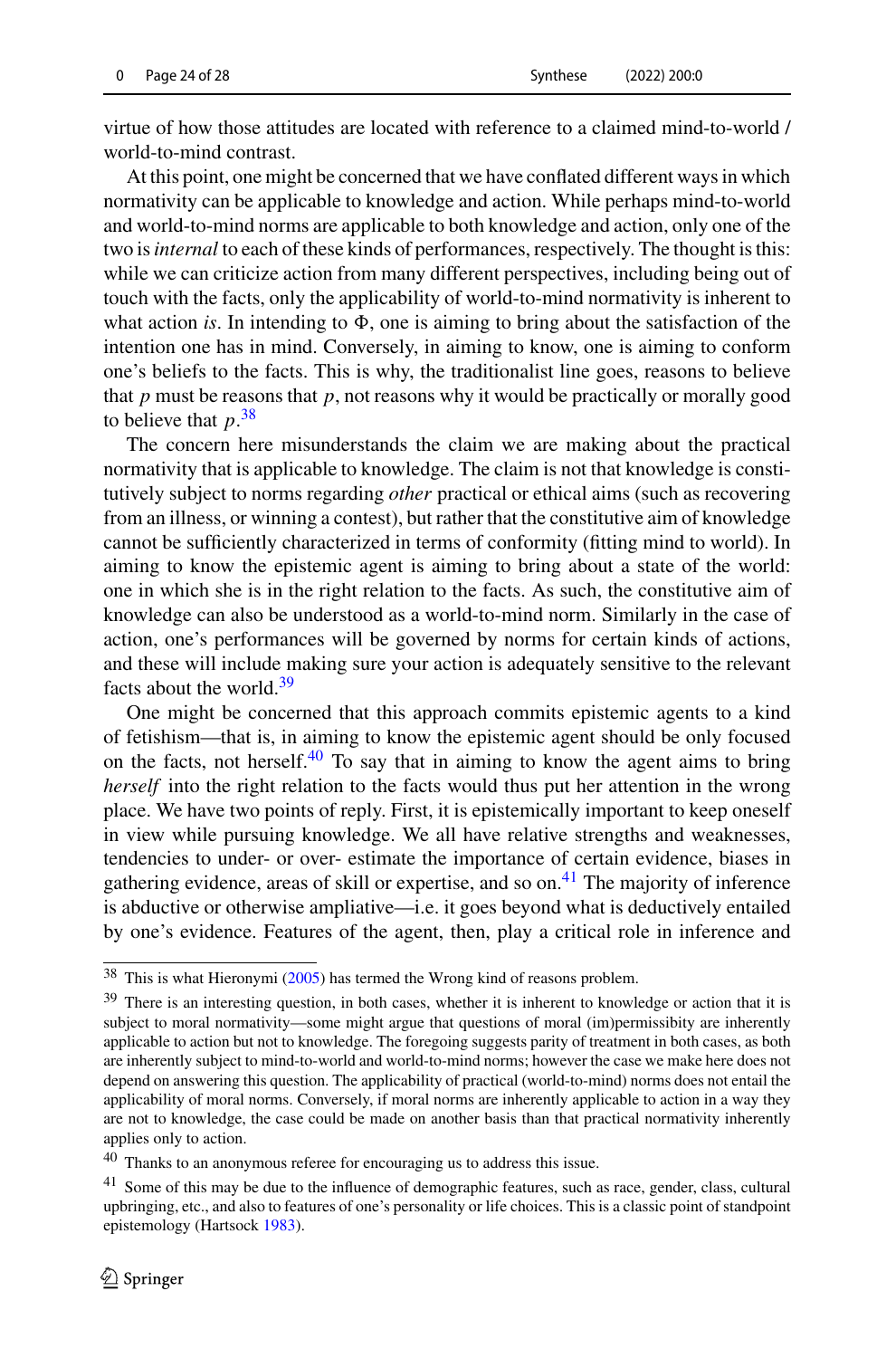so attention to them is motivated by our epistemic aims. If we ignore ourselves in epistemic inquiry we may be tempted to think that the facts necessitate our particular approach to them, underestimating the range of rational responses or the possibility that what seems like the only conclusion to draw from the evidence may reflect biases that have little to do with the facts.

Our second reply is that the objection over-generalizes. Consider the aim of providing nutritious food for one's children. One can imagine a similar reply, namely that it would be a mistake—fetishistic even—to be concerned that *oneself* provide nutritious food for one's children. That would evince the wrong priorities. One should be focused on one's children, not oneself. Now, clearly something has gone wrong here if the way we understand mind-to-world aims requires fetishism here. In aiming to provide nutritious food for one's children you are aiming to bring about a state of the world. The action-first perspective common to us and Williamson acknowledges that aims of action cannot be characterized merely as a state of affairs that could in principle be satisfied in another way. Otherwise deviant causal chains loom. So the way in which the agent figures into her practical aims cannot be necessarily fetishistic. The agent is focused on their children, but the focus is inherently agent-implicating, as all practical aims must be.

Here is another way to put the point: given that it is the agent's job to provide nutritious food for their children, they do aim that they themselves provide nutritious food for their children. This is just what it is to adopt something as a practical aim. But that does not entail that they explicitly think this using self-referential concepts (they may merely aim to provide nutritious food for their children, where the agent is embedded as the subject of the providing); nor does it entail that they they prefer that they do it to other people doing it, or are otherwise overly focused on or attached to their role in providing for their children. Correspondingly, when we claim that in aiming to know the agent aims that she herself be in the right relation to the facts, we are not attributing fetishistic or overly intellectualized aims to the epistemic agent. We are assimilating the constutive aim of knowledge to other aims of performance.

Lastly, our approach makes better sense of what Anscombe calls *practical knowledge*, knowledge of what one does. Here the idea that in aiming to know we aim to fit the world is entirely out of place, as we are the cause of what we understand (Anscomb[e](#page-26-0) [1957,](#page-26-0) p. 87). Of course, knowledge requires being in the right relation to the facts, but in this case the right relation is not plausibly understood as "fitting". One's action and one's corresponding knowledge of that action are both impacts one makes on the world, but the latter is no less epistemic for that.

### <span id="page-24-0"></span>**6 Conclusion**

In drawing deep structural analogies between the cognitive and the practical dimensions of intelligent life, Williamson recommends that we, put simply, "begin with things going well" in practical reasoning, viz., when one acts on what one knows. This methodological choice is "knowledge-first" in that it takes as a starting point that knowledge stands to the cognitive as action stands to the practical. The resulting picture is meant to represent a stark alternative to the popular and broadly internalist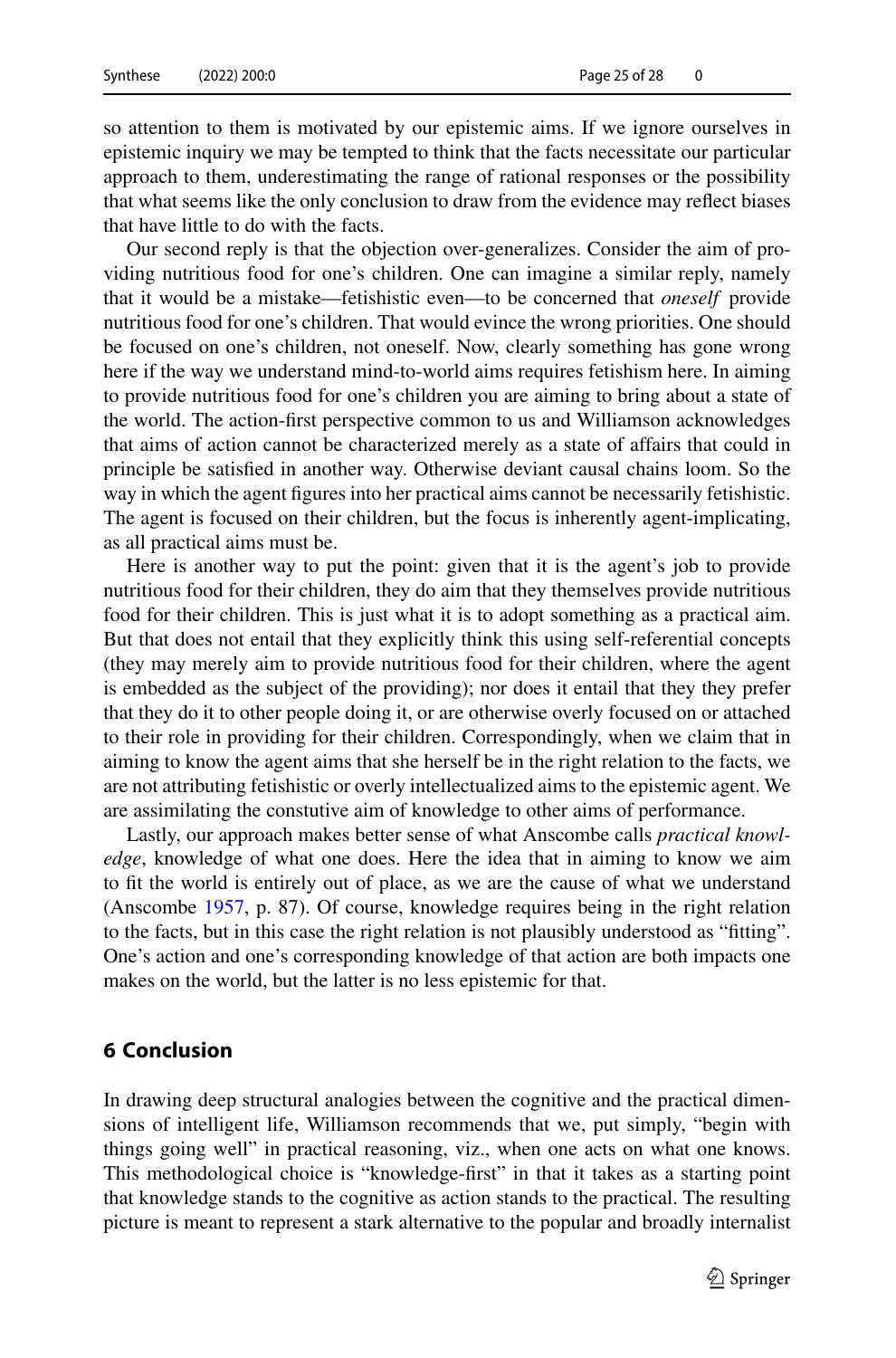picture of belief-desire psychology as the core of intelligent life, a picture that places our *aspirations* conceptually and metaphysically prior to that *to which we are aspiring*, both cognitively and practically. We have argued that Williamson's attempt to preserve direction-of-fit within a knowledge-first paradigm contains holdovers from belief-desire psychology that should be abandoned. Instead, a more thoroughgoing adoption of the idea that we should take "things going well" as conceptually and metaphysically prior requires us to refit the "mirrors" entirely, dropping direction-offit as importantly explanatory of different kinds of attitudes and instead focusing on the structural relationships that emerge when we take achievements first.

Williamson is entirely right to begin as he does with things going well in a cognitivepractical system. Where he errs is in how he proceeds from this promising starting point, which is to then attempt to connect the spectrum of our cognitive and practically oriented attitudes through the nexus of direction-of-fit mirroring.

The problems we've raised in Sects. [4](#page-8-0) and [5](#page-19-0) for such a strategy are intractable ones. They reveal not only how certain attitudes are de facto screened off from entering into the mirror-theoretic analogies (even when we begin with success rather than attempted success), but also how such a proposal commits itself to problematic normative views.

That said, we have *not* recommended—in response to these intractable problems a return to belief-desire psychology as the center of intelligent life, from which we might then attempt to fit, through analogical reasoning, *different* mirrors between the cognitive and the practical than those mirrors which Williamson favors. And this is the case, even though, as we have argued in the negative part of this paper, Williamson's mirrors do not all fit.

Rather, our proposal is, more fundamentally, to abandon from the very start the idea that knowledge and action (and their corresponding attempts) are "mirrors" of each other—mirrors reversing direction of fit—while at the same time retaining a view of intelligent life that prioritizes things working well (in a wide range of cognitive and practical endeavors) as explanatorily central and prior to their corresponding mere attempts.

On the "achievement-first" view we favour, achievements have relatively basic explanatory force, and so corresponding attempts, entailment conditions, etc. are to be understood in terms of what it takes to execute the achievement. Any performance aimed at achievement is subject to world-to-mind and mind-to-world directions of fit (although the cases of practical knowledge discussed above suggest that we not take the term "fit" too seriously), and relationships between knowledge, action, and other achievements can be straightforwardly explained as structural analogies in achievement-theoretic terms. This proposal succeeds in capturing—as Williamson helpfully aims to capture—what is in common across the range of attitudes that exhibit the kind of structure that knowledge-belief, action-desire/intention do, albeit, without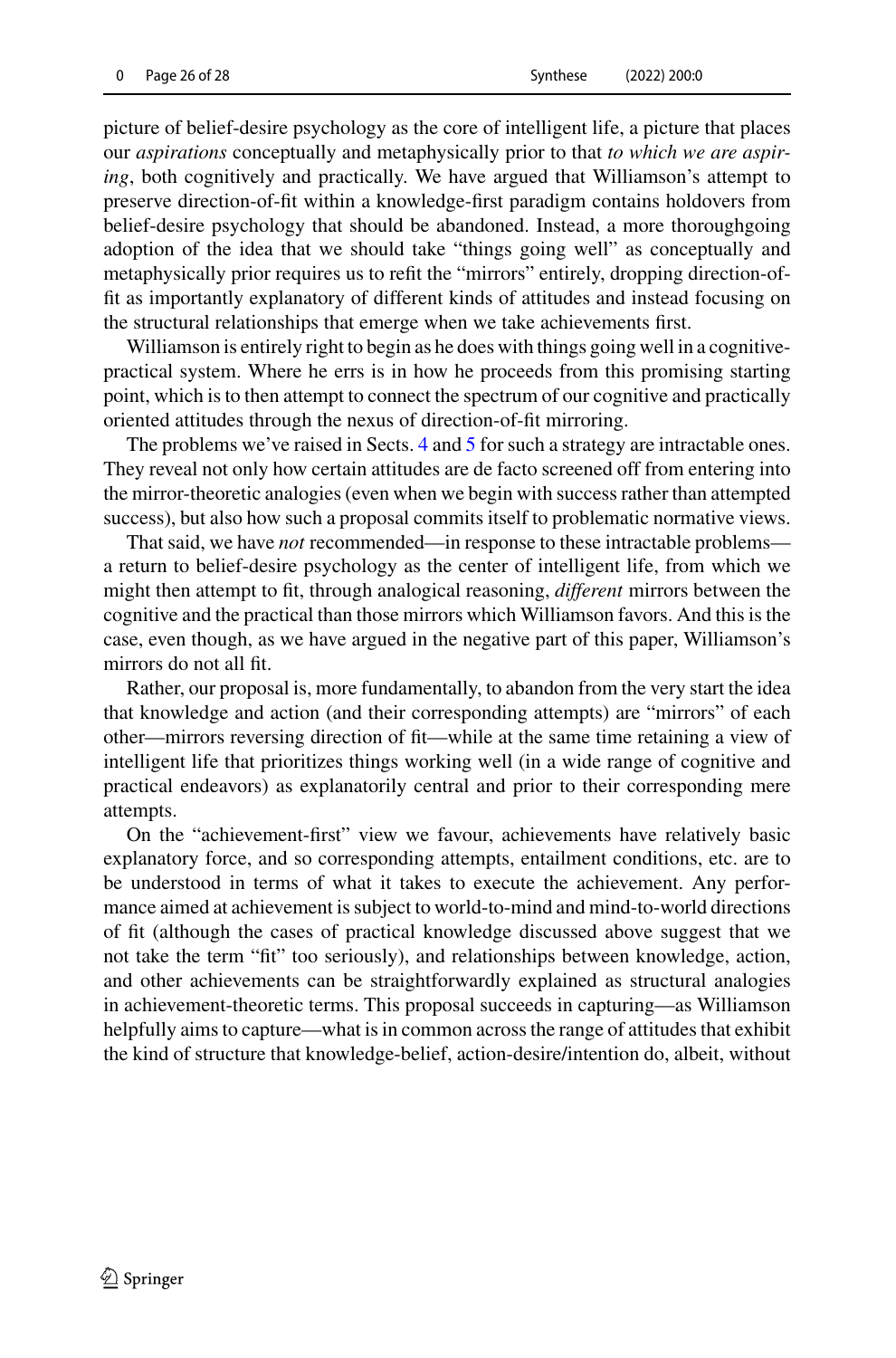any of the baggage that comes with direction-of-fit mirrors and what they tend to distort<sup>[42](#page-26-23)</sup>

**Open Access** This article is licensed under a Creative Commons Attribution 4.0 International License, which permits use, sharing, adaptation, distribution and reproduction in any medium or format, as long as you give appropriate credit to the original author(s) and the source, provide a link to the Creative Commons licence, and indicate if changes were made. The images or other third party material in this article are included in the article's Creative Commons licence, unless indicated otherwise in a credit line to the material. If material is not included in the article's Creative Commons licence and your intended use is not permitted by statutory regulation or exceeds the permitted use, you will need to obtain permission directly from the copyright holder. To view a copy of this licence, visit [http://creativecommons.org/licenses/by/4.0/.](http://creativecommons.org/licenses/by/4.0/)

## **References**

<span id="page-26-0"></span>Anscombe, G. E. M. (1957). *Intention*. Harvard University Press.

- <span id="page-26-4"></span>Archer, A. (2015). Reconceiving direction of fit. *Thought: A Journal of Philosophy, 4*(2), 171–180.
- <span id="page-26-8"></span>Boult, C. (2017). Epistemic normativity and the justification-excuse distinction. *Synthese, 194*(10), 4065– 4081.
- <span id="page-26-9"></span>Boult, C. (2019). Excuses, exemptions, and derivative norms. *Ratio, 32*(2), 150–158.
- <span id="page-26-14"></span>Bradford, G. (2015). *Achievement*. USA: Oxford University Press.
- <span id="page-26-19"></span>Carter, J. A., & Gordon, E. C. (2014). Objectual understanding and the value problem. *American Philosophical Quarterly, 51*(1), 1–13.
- <span id="page-26-12"></span>Carter, J. A., Jarvis, B. W., & Rubin, K. (2015). Varieties of cognitive achievement. *Philosophical Studies, 172*(6), 1603–1623.
- <span id="page-26-18"></span>Dickie, I. (2015). *Fixing Reference*. Oxford: Oxford University Press.
- <span id="page-26-7"></span>Elgin, C. Z. (2017). *True Enough*. Cambridge, MA: MIT Press.
- <span id="page-26-2"></span>Frost, K. (2014). On the very idea of direction of fit. *Philosophical Review, 123*(4), 429–484.
- <span id="page-26-17"></span>Gordon, E. C. (2019). Elgin on understanding: How does it involve know-how, endorsement and factivity? *Synthese*, pages 1–18.
- <span id="page-26-13"></span>Greco, J. et al. (2010). *Achieving knowledge: A virtue-theoretic account of epistemic normativity*. Cambridge University Press.
- <span id="page-26-11"></span>Grimm, S. (2012). The value of understanding. Philosophy. *Compass, 7*(2), 103–117.
- <span id="page-26-22"></span>Hartsock, N. (1983). The feminist standpoint: Developing the ground for a specifically feminist historical materialism. In *Discovering reality*, pages 283–310. Springer.
- <span id="page-26-15"></span>Hetherington, S. (1999). Knowing failably. *Journal of Philosophy*, 96(565-587).
- <span id="page-26-16"></span>Hetherington, S. (2001). *Good Knowledge, Bad Knowledge*. Oxford: Oxford University Press.
- <span id="page-26-21"></span>Hieronymi, P. (2005). The wrong kind of reason. *Journal of Philosophy, 102*(9), 437–457.
- <span id="page-26-1"></span>Humberstone, I. L. (1992). Direction of fit. *Mind, 101*(401), 59–83.
- <span id="page-26-20"></span>Ichikawa, J. and Jenkins, C. S. I. (2017). On putting knowledge 'first'. In Carter, J. A., Gordon, E. C., and Jarvis, B., editors, *Knowledge First: Approaches in Epistemology and Mind*. Oxford University Press.
- <span id="page-26-5"></span>Kelp, C. (2015). Understanding phenomena. *Synthese, 192*(12), 3799–3816.
- <span id="page-26-6"></span>Kelp, C. (2016). Towards a knowledge-based account of understanding. In S. Grimm, C. Baumberger, & S. Ammon (Eds.), *Explaining Understanding: New Perspectives from Epistemology and Philosophy of Science* (pp. 251–269). Taylor & Francis.
- <span id="page-26-3"></span>Kvanvig, J. L. (2003). *The value of knowledge and the pursuit of understanding*. Cambridge University Press.
- <span id="page-26-10"></span>Lasonen-Aarnio, M. (2020). Perspectives and good dispositions. *Philosophy and Phenomenological Research*.

<span id="page-26-23"></span> $42$  The authors would like to thank an audience at the University of Cardiff for helpful comments on a previous version of this paper. JAC's work on this paper was completed while in receipt of a Leverhulmefunded 'A Virtue Epistemology of Trust' (RPG-2019-302) research grant, which is hosted by the University of Glasgow's COGITO Epistemology Research Centre; he is grateful to the Leverhulme Trust for supporting this research.